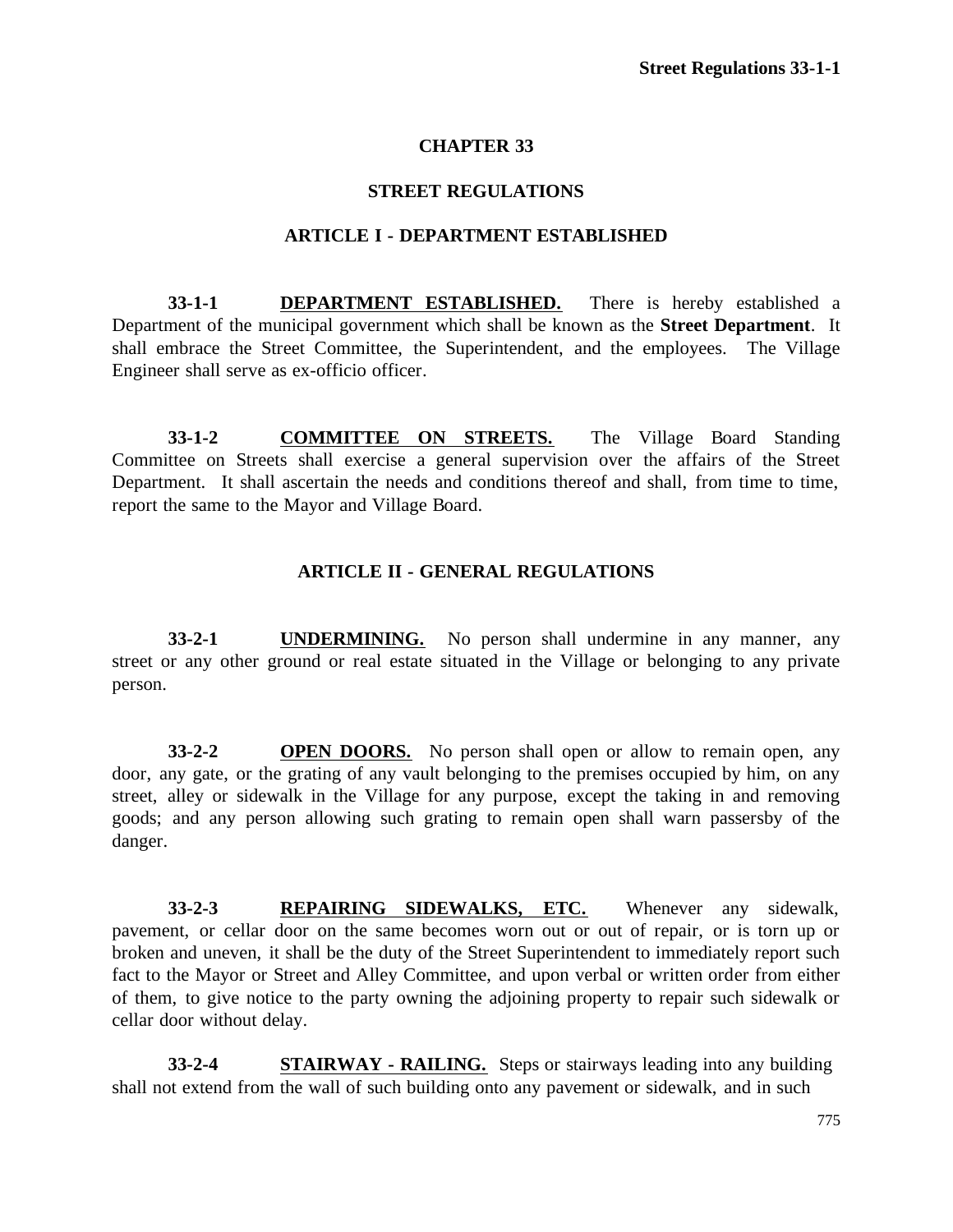case, the person making or causing to be made such passage shall erect a railing on the side of the stairs toward the street to prevent persons from falling into the street.

**33-2-5 CLOSING STREET.** Whenever public safety or the improvement or repair of any street, alley or public place requires it, the Mayor may order any street, alley, or public place temporarily closed to traffic and the placing of signs indicating that the street, alley or public place is closed by order of the Mayor. Whenever such signs are so placed, no person shall ride or drive upon or cross such street, alley or public place, or in any manner, destroy, deface, or remove any such sign.

**33-2-6 SIGNS ACROSS STREET.** No person shall place any sign, advertisement or banner over any or across any street, alley or sidewalk in the Village, unless he has written approval of the Village Board. **(See 65 ILCS Sec. 5/11-80-17)**

**33-2-7 VEHICLES ON SIDEWALKS.** No person shall operate any bicycle or vehicle on or over any sidewalk, except in crossing the same to go into a yard or parking lot.

**33-2-8 DEPOSITS ON SIDEWALKS.** It shall be unlawful to deposit on any public sidewalk, any material which may be harmful to the pavement thereof, or any waste material, or any glass or other articles which might cause injury to persons, animals or property.

Merchandise or other articles may be deposited on sidewalks preparatory to delivery, provided that the usable width is not thereby reduced to less than **four (4) feet;** and provided that no such article shall remain on such walk for more than **thirty (30) minutes.**

## **33-2-9 OBSTRUCTING STREET.**

(A) It shall be unlawful to deposit any material on any street which may be harmful to the pavement thereof, or any waste material, or any grass clippings, or to cause a lawn mower to blow grass clippings onto a street or any other articles such as glass which may cause injury to any person, animal or property.

(B) No person shall place or cause to be placed or erected on any public ground, or in any public street, alley or sidewalk in the Village, any debris, materials, or obstruction, except as may be permitted by this Code.

(C) It shall be the duty of the Police Department to exercise a vigilant supervision over such places and to notify any person found making such deposit or responsible for same to remove the offending matter at once.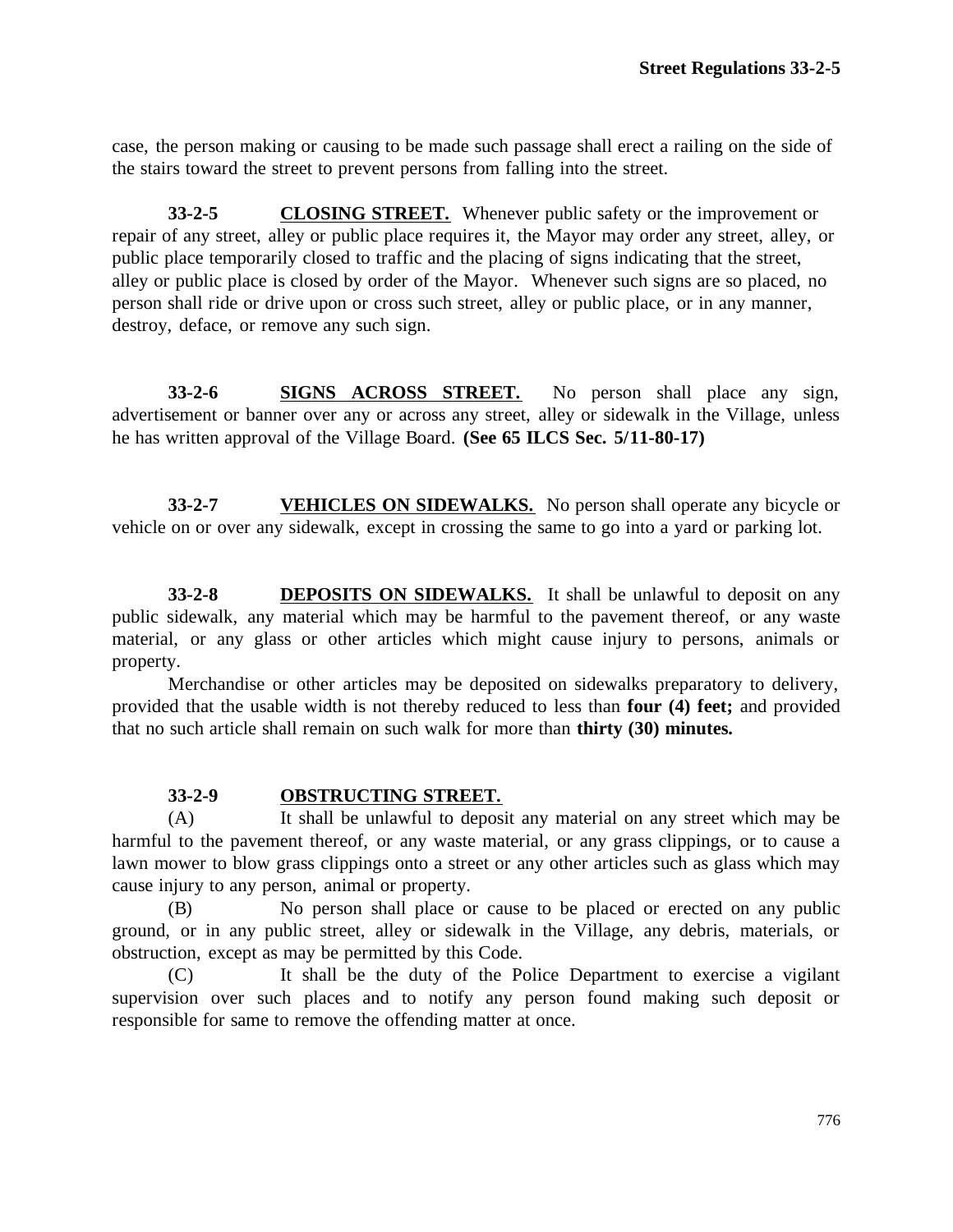**33-2-10 RAINWATER DRAINS.** It shall be unlawful to construct or permit the construction of any storm water drain or any drainage pipe in either a natural or man-made ditch without having first obtained a permit therefor. Applications for such permits shall be made to the Village Clerk and shall be accompanied by a statement as to the purpose of such drainage pipe, the premises to be served and the specification of such pipe to be installed. Such application shall be referred to the Street Superintendent and no such permit shall be issued unless he shall have found that the Village Code would be complied with by the installation of such storm water drain or drainage pipe and that the installation of such storm water drain or drainage pipe would not interfere with, overload, obstruct or otherwise adversely affect the existing storm water drainage system within the Village.

It shall be unlawful to construct or permit the construction of any storm water drain which discharges water onto any sidewalk in the Village and it shall be unlawful to construct or permit the maintenance of any such drain which discharges into any public street or alley at a height greater than **eighteen (18) inches** above the ground or pavement.

**33-2-11 BUILDING MATERIALS IN STREET.** The Street Superintendent may move any obstruction on any street or sidewalk of the Village, but before doing so, he shall notify the person responsible therefore to remove such obstruction within a reasonable time after being notified. Any person engaged in erecting a building or fence or improving any lot on such street may deposit materials thereon and contiguous to such length of time as may be necessary for the work. The obstruction shall not extend to more than **one-half (1/2)** of the width of the sidewalk, street, or alley adjacent to such improvement and the gutter shall always be left free and unobstructed. At night, such person shall keep an illuminated warning light on such material.

**33-2-12 MERCHANDISE ON PUBLIC STREET.** It shall be unlawful for any person, firm or corporation to use any street, sidewalk, or other public place as space for the display of goods or merchandise for sale; or to write or make any signs or advertisements on any such pavements, unless permission is granted by the Village Board.

**33-2-13 ENCROACHMENTS.** It shall be unlawful to erect or maintain any building or structure which encroaches upon any public street or property.

**33-2-14 POSTING BILLS.** It shall be unlawful for any person to paste, paint, print or nail any handbill, sign, poster, advertisement or notice of any kind on any curbstone, flagstone, or any other portion or part of any sidewalk, or upon any tree, lamppost, utility pole, hydrant, or upon any private wall, door or gate without the consent, in writing, of the owner of such curbstone, flagstone, sidewalk, tree, lamppost, utility pole, hydrant, private wall, door or gate.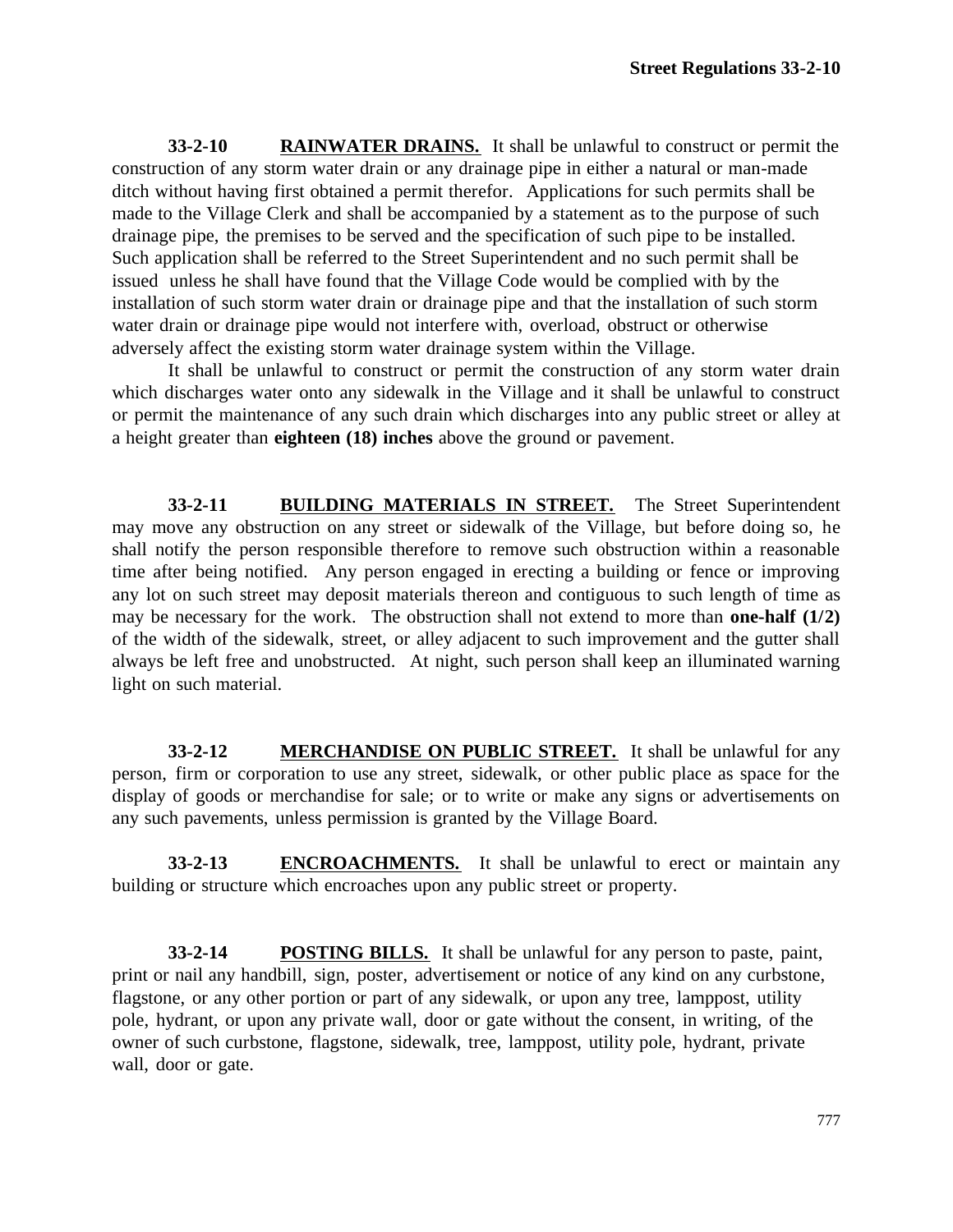**33-2-15 SIGNS ON POLES.** No person shall nail, tack, paste, paint or fasten, or cause to be nailed, tacked, painted or fastened, any sign or any other foreign substance or material onto any telephone, telegraph, electric light, police and/or fire alarm pole or post, or any street or traffic sign located on any sidewalk, street, alley or public grounds or injure or deface any such pole or post.

**33-2-16 INJURY TO NEW PAVEMENTS.** It shall be unlawful to walk upon or drive any vehicle or animal upon or destroy any newly-laid sidewalk pavement while the same is guarded by a warning sign or barricade, or to knowingly injure any soft, newly-laid pavement.

**33-2-17 BARBED-WIRE FENCES.** It shall be unlawful to maintain or construct any fence composed in whole or in part of barbed wire, or with any similar material designed to cause injury to persons, or any wire charged with electrical current, anywhere within **fifty** (50) feet of any public street, sidewalk, alley, park or other public way or place unless such barbs or charged wire are at least **six (6) feet** above the level of such public place.

**33-2-18 BURNING ON PUBLIC STREETS.** It shall be unlawful for any person to burn any leaves, paper, rubbish or other substances upon any of the public streets, sidewalks or alleys in the Village.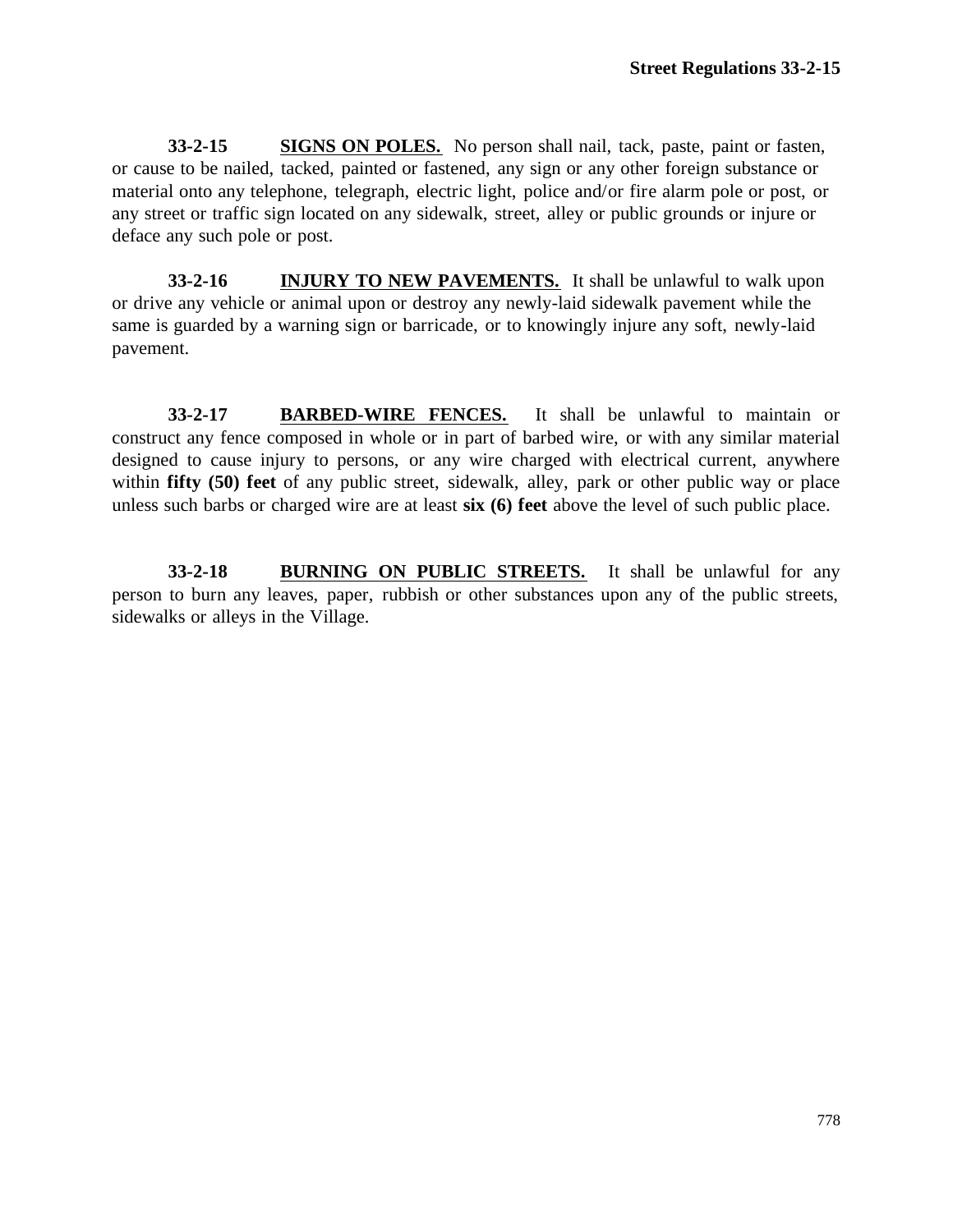### **ARTICLE III - TREES AND SHRUBS**

**33-3-1 PLANTING.** It shall be unlawful to plant any tree or bush in any public street or parkway or other public place without having first secured a permit therefore. Applications for such permits shall be made to the Street Superintendent and shall be referred by him to the Village Board. All trees and shrubs so planted shall be placed subject to the directions and approval of the Village Board.

**33-3-2 PLANTING TREES IN RIGHT-OF-WAY.** It shall be unlawful to plant any bushes, trees, shrubs or other plants on the right-of-way of any public street, including the space on the right-of-way between the sidewalk and the adjacent street pavement.

**33-3-3 REMOVAL.** It shall be unlawful to remove or cut down any tree or shrub or portion thereof in any street, parkway or other public place without having first secured a permit therefore. Applications for such permits shall be made to the Street Superintendent and shall be referred by him to the Village Board before permission shall be granted.

**33-3-4 INJURY.** It shall be unlawful to injure any tree or shrub planted in such public place.

**33-3-5 ADVERTISEMENTS OR NOTICES.** It shall be unlawful to attach any sign, advertisement or notice to any tree or shrub in any street, parkway, or other public place.

**33-3-6 DANGEROUS TREES.** Any tree or shrub which overhangs any sidewalk, street or other public place in the Municipality at a height less than **eight (8) feet** or in such a way as to impede or interfere with traffic or travel on such public place shall be trimmed by the owner of the abutting premises or of the premises on which such tree or shrub grows so that the obstruction shall cease.

Any tree or limb of a tree which has become likely to fall on or across any public way or place shall be removed by the owner of the premises on which such tree grows or stands.

The Street Superintendent may, at the owner's expense, trim or remove any tree or shrub so that the obstruction or danger to traffic or passage shall be done away with.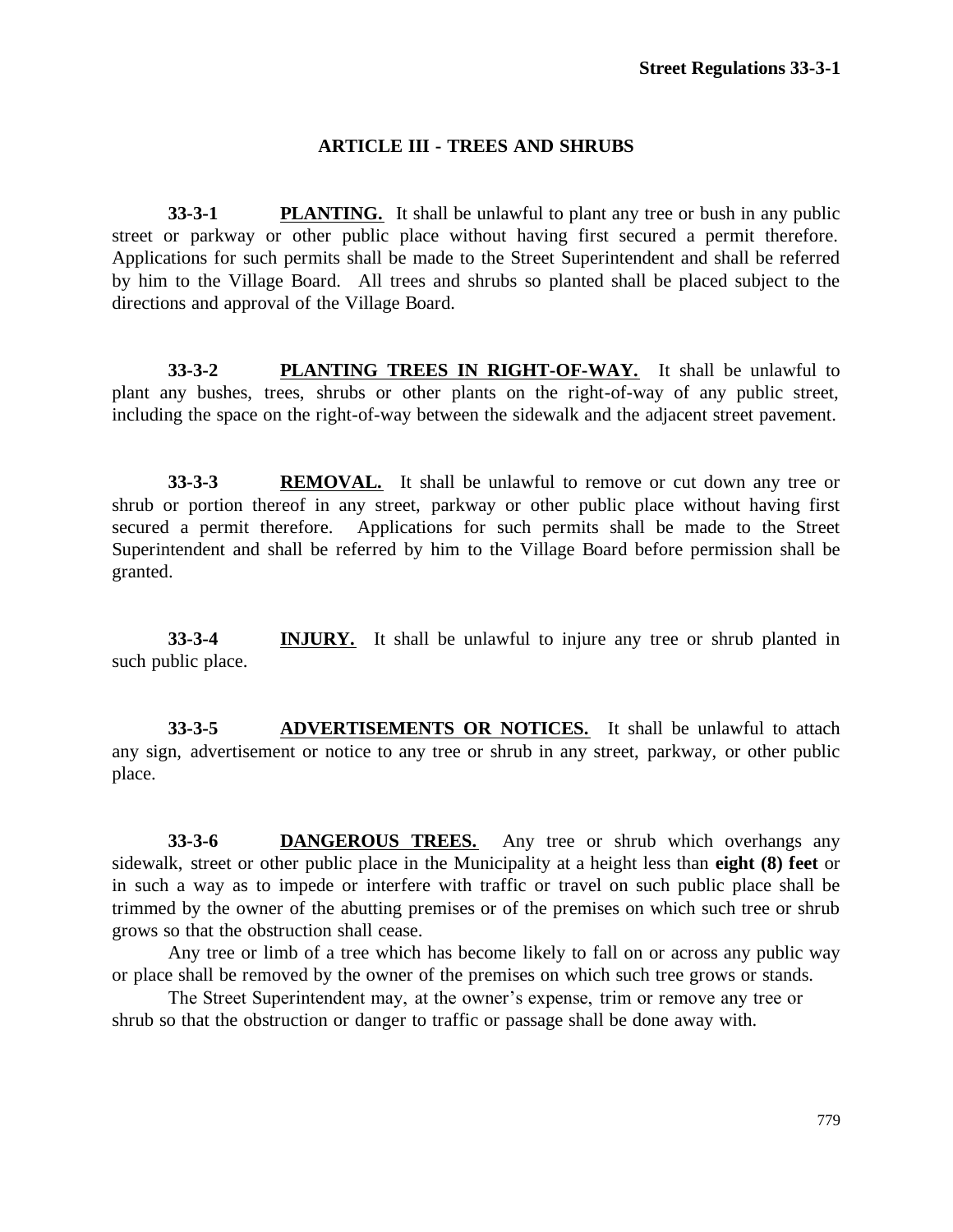**33-3-7 WIRES.** It shall be unlawful to attach any wires or rope to any tree or shrub in any public street, parkway or other public place without the permission of the Village Board.

Any person or company given the right to maintain the poles and wires in the streets, alleys, or other public places in the Municipality shall, in the absence of provision in the franchise concerning the subject, keep such wires and poles free from and away from any trees or shrubs in such places so far as may be possible and shall keep all such trees and shrubs properly trimmed, subject to the supervision of the Street Superintendent so that no injury shall be done either to the poles or wires or the shrubs and trees by their conduct.

**33-3-8 GAS PIPES.** Any person or company maintaining any gas pipe in the Municipality shall, in the absence of provision in the franchise concerning the subject, keep such pipes free from leaks so that no injury shall be done to any trees or shrubs.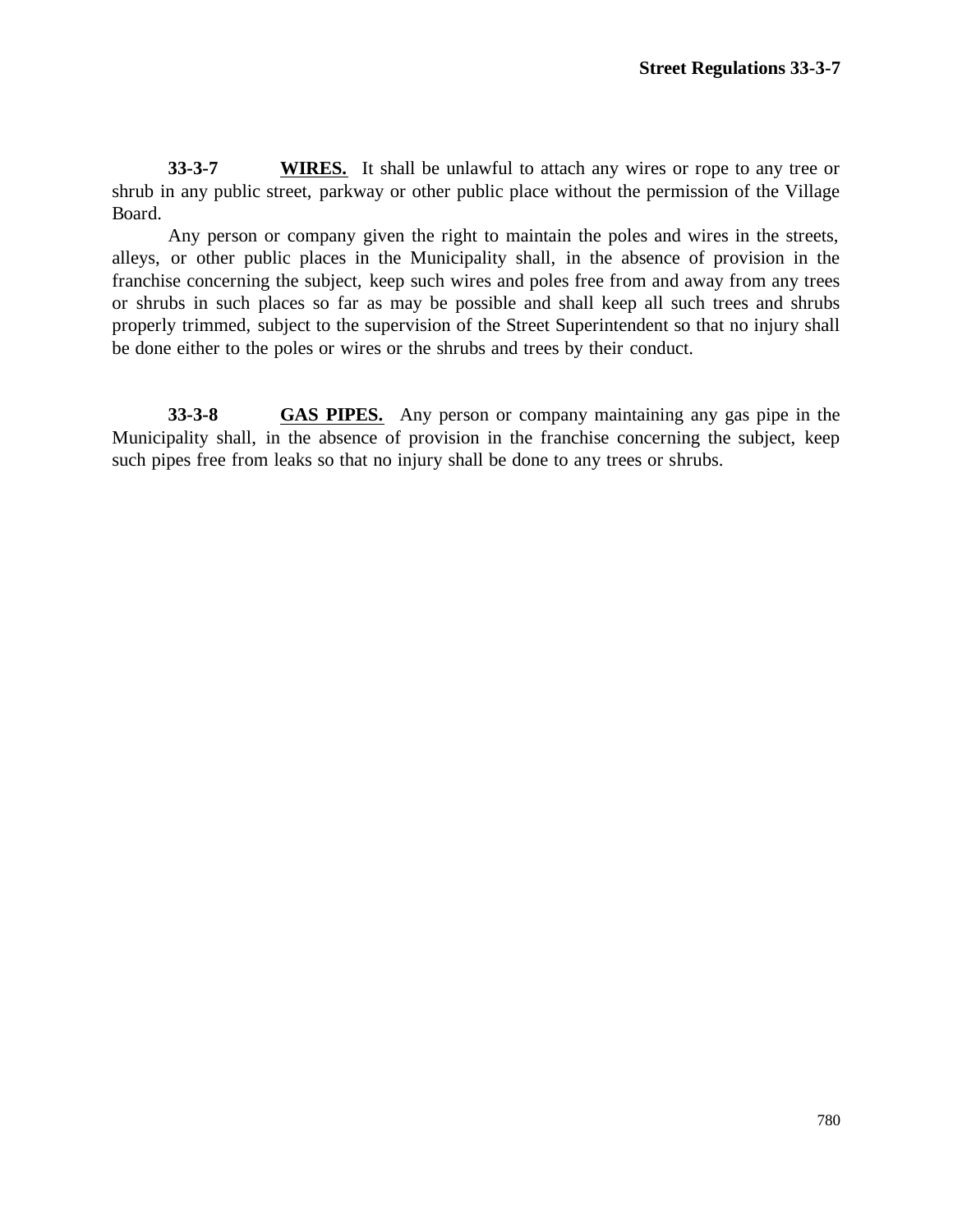# **ARTICLE IV - EXCAVATIONS**

**33-4-1 PERMIT REQUIRED.** It shall be unlawful for any person, firm or corporation to tunnel under or to make any excavation in any street, alley or other public place in the Village without having obtained a permit as is herein required or without complying with the provisions of this Article or in violation of or variance from the terms of any such permit.

**33-4-2 APPLICATIONS.** Applications for such permits shall be made to the Clerk and shall describe the location of the intended excavation or tunnel, the size thereof, the purpose therefor, and the person, firm or corporation doing the actual excavating work; and the name of the person, firm or corporation for whom or for which the work is being done, and it shall also contain an agreement that the applicant will comply with all ordinances and laws relating to the work to be done. **(See Appendix "A")**

**33-4-3 FEES.** The fee for such permit(s) shall be as follows; however, the Village Board may waive the fees in this Section:

| (A) | Excavation in asphalt or Portland cement concrete pavement or surface |                       |
|-----|-----------------------------------------------------------------------|-----------------------|
|     |                                                                       | \$.25 per square foot |
| (B) | Excavation in brick pavement or surface                               | \$.25 per square foot |
| (C) | Excavation in oil treated street surface                              | \$.25 per square foot |
| (D) | Excavation in untreated or unimproved street or surface               |                       |
|     |                                                                       | \$.25 per square foot |

**33-4-4 BOND.** No such permit shall be issued unless and until the applicant therefor has filed with the Clerk a bond in the sum of **Fifty Thousand Dollars (\$50,000.00),** conditioned to indemnify the Village for any loss, liability or damage that may result or accrue from or because of the making, existence or manner of guarding or constructing any such tunnel or excavation. Such bond shall have as surety a corporation licensed to do business in the state as a surety company. The Village Board may waive the bond provided for herein.

**33-4-5 DEPOSIT.** No such permit shall be issued unless and until the applicant therefor has deposited with the Clerk a cash deposit in the sum of **Two Hundred Fifty Dollars (\$250.00)** if no pavement is involved, and **One Thousand Dollars (\$1,000.00)** if the excavation is a paved area, to insure the proper restoration of the ground and laying of the pavement, if any. From this deposit shall be deducted the expense of the Village of relaying the surface of the ground or pavement and of making the refill if this is done by the Village or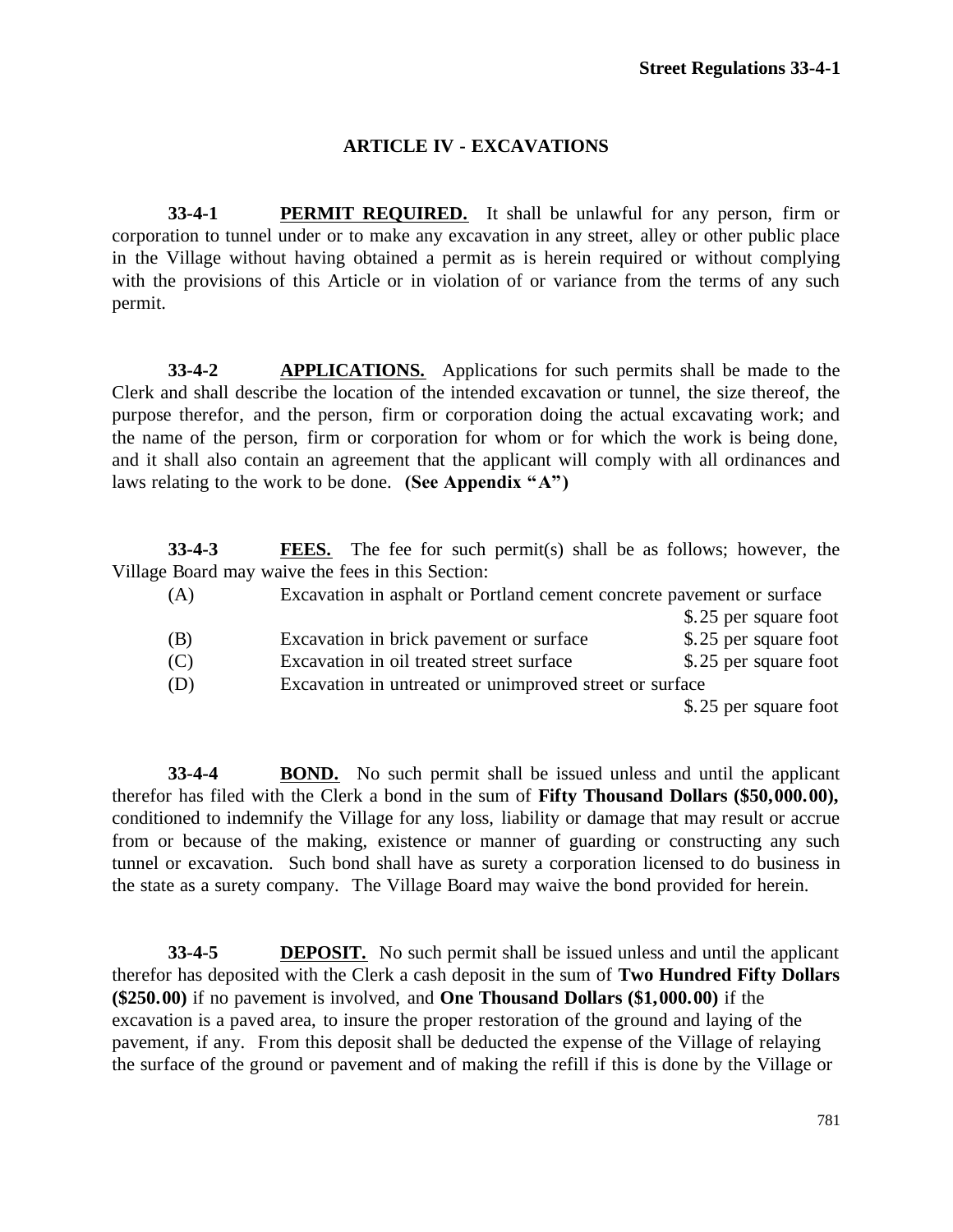at its expense and the balance shall be returned to the applicant without interest after the tunnel or excavation is completely refilled and the surface or pavement is restored. The Village Board may waive the deposit in this Section.

**33-4-6 MANNER OF EXCAVATING.** It shall be unlawful to make any such excavation or tunnel in any way contrary to or at variance with the terms of the permit therefor. Proper bracing shall be maintained to prevent the collapse of adjoining ground; and in excavations, the excavation shall not have anywhere below the surface any portion which extends beyond the opening at the surface.

No injury shall be done to any pipes, cables or conduits in the making of such excavations or tunnels; and notice shall be given to the persons maintaining any such pipes, cables or conduits or to the Village department or officer charged with the care thereof, which are or may be endangered or affected by the making of any such excavation or tunnel before such pipes, cables or conduits shall be disturbed. No unnecessary damage or injury shall be done to any tree, shrub or the roots thereof.

**33-4-7 SIDEWALKS.** If any sidewalk is blocked by any such work, a temporary sidewalk shall be constructed or provided which shall be safe for travel and convenient for users. The temporary sidewalk is subject to inspection by the Street Superintendent and shall not be open for use until approved by him.

**33-4-8 RESTORING SURFACE.** Any person, firm or corporation making any excavation or tunnel in or under any public street, alley or other public place in the Village shall restore the surface to its original condition if there is no pavement there. Refills shall be properly tamped down, and any bracing in such tunnel or excavation shall be left in the ground. Any opening in a paved or improved portion of a street shall be repaired and the surface re-laid by the applicant in compliance with the regulations of the Village and under the supervision of the Street Superintendent.

**33-4-9 SUPERVISION.** The Streets and Alley Committee shall, from time to time, inspect or cause to be inspected, all excavations and tunnels being made in or under any public street, alley or other place in the Village to see to the enforcement of the provisions of this Code. Notice shall be given to him at least **ten (10) hours** before the work of refilling any such tunnel or excavation commences.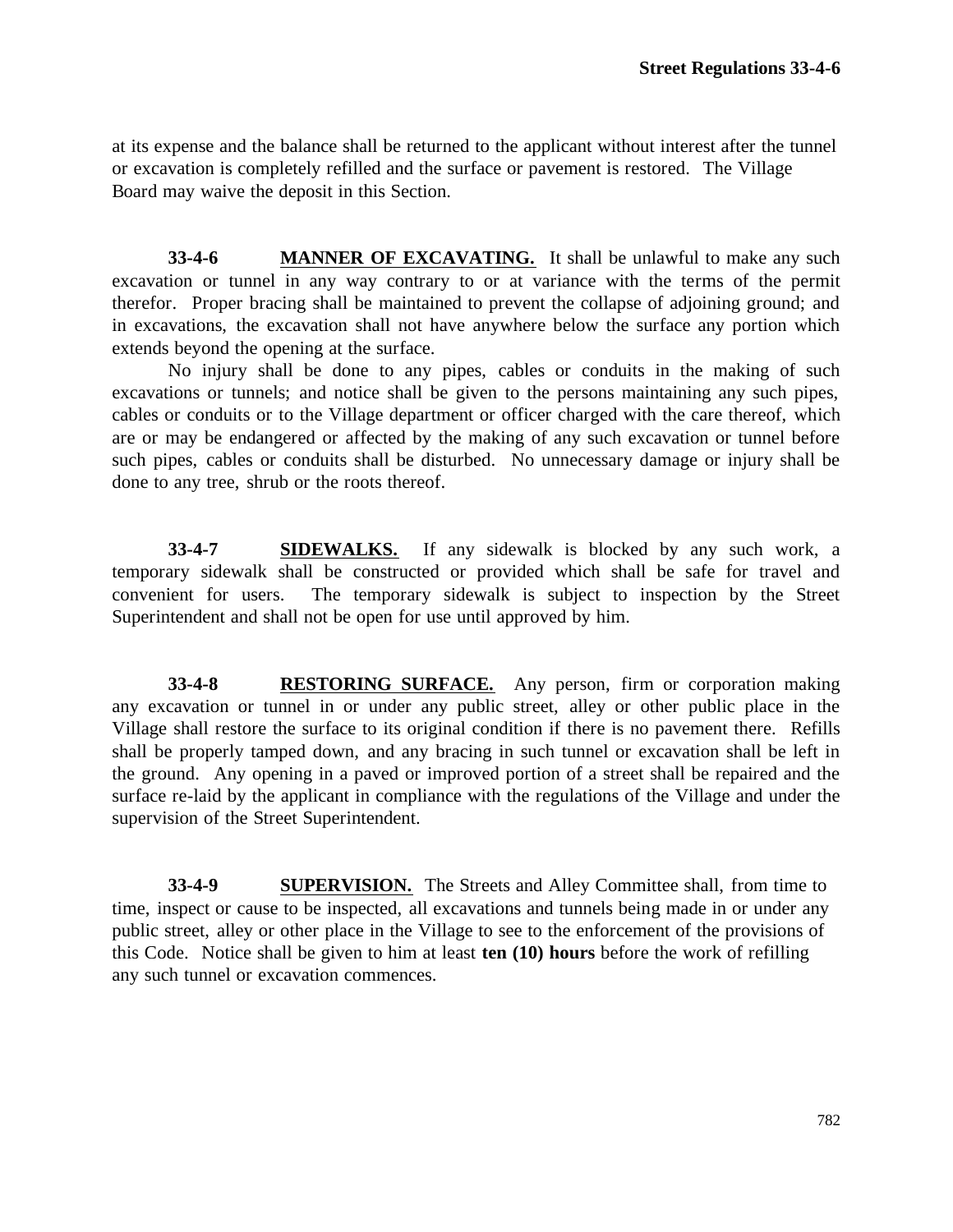**33-4-10 TUNNELING.** It shall be unlawful to make any excavation in any portion of a street or sidewalk in the Village which is paved with a concrete or asphalt paving. Where necessary, and where a proper permit has been secured, tunnels may be driven or excavated under any such pavement, provided that upon completion of the work involved, the tunnel shall be backfilled with compacted sand.

**33-4-11 PROTECTIVE MEASURES AND ROUTING OF TRAFFIC.** It shall be the duty of every person cutting or making an excavation in or upon any public place to place and maintain barriers and warning devices necessary for the safety of the general public.

(A) Barriers, warning signs, and lights shall conform to the requirements of all applicable provisions of this Code. Warning lights shall be electrical markers or flashers used to indicate a hazard to traffic from sunset of each day to sunrise of the next day.

(B) Electrical markers or flashers shall emit light at sufficient intensity and frequency to be visible at a reasonable distance for safety. Reflectors or reflecting material may be used to supplement, but not to replace light sources.

(C) The permittee shall take appropriate measures to assure that during the performance of the excavation work, traffic conditions as nearly normal as possible shall be maintained at all times so as to minimize inconvenience to the occupants of the adjoining property and to the general public. When traffic conditions permit, the Street Superintendent may, by written approval, permit the closing of streets and alleys to all traffic for a period of time prescribed by him if, in his opinion, it is necessary. Such written approval may require that the permittee give notification to various public agencies and to the general public. In such cases, such written approval shall not be valid until such notice is given.

(D) Warning signs shall be placed far enough in advance of the construction operation to alert traffic within a public street and cones or other approved devices shall be placed to channel traffic in accordance with the instructions of the Street Superintendent.

**33-4-12 CLEARANCE FOR VITAL STRUCTURES.** The excavation work shall be performed and conducted so as not to interfere with access to fire hydrants, fire stations, fire escapes, water gates, underground vaults, valve housing structures, and all other vital equipment as designated by the Street Superintendent.

**33-4-13 PROTECTION OF TRAFFIC.** The permittee shall maintain safe crossings for **two (2) lanes** of vehicle traffic at all street intersections where possible and safe crossing for pedestrians at intervals of not more than **three hundred (300) feet**. If any excavation is made across any public street, alley or sidewalk adequate crossing shall be maintained for vehicles and for pedestrians. If the street is not wide enough to hold the excavated material without using part of the adjacent sidewalk, a passageway at least **one-half (1/2)** of the sidewalk width shall be maintained along such sidewalk line.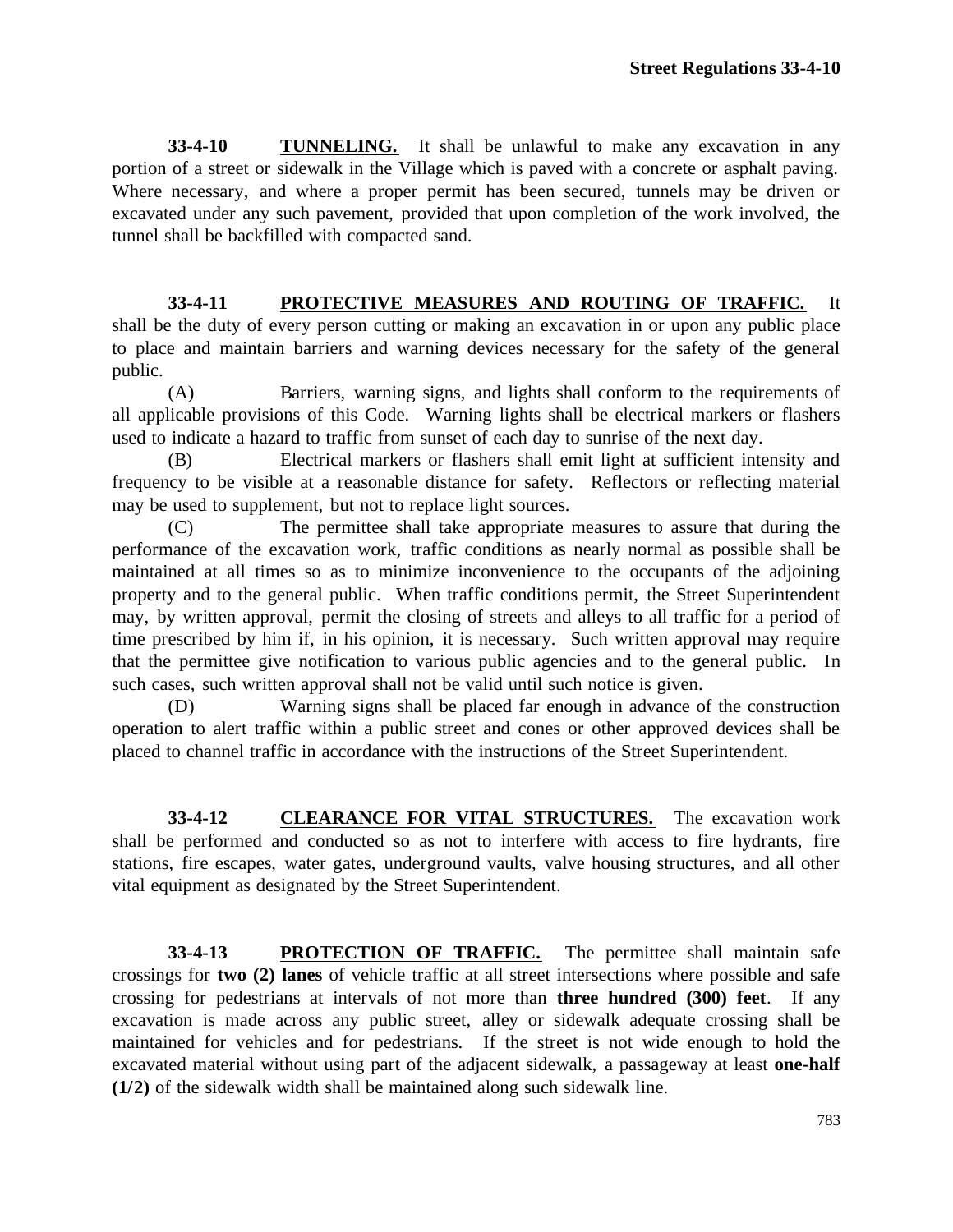**33-4-14 RELOCATION AND PROTECTION OF UTILITIES.** The permittee shall not interfere with any existing facility without the written consent of the Street Superintendent and the owner of the facility. If it becomes necessary to relocate an existing facility, this shall be done by its owner. The facility owned by the Village shall be moved to accommodate the permittee unless the cost of such work is borne by the permittee. The cost of moving privately-owned facilities shall be similarly borne by the permittee unless other arrangements are made with the person owning the facility. The permittee shall support and protect, by timbers or otherwise, all pipes, conduits, poles, wires or other apparatus which may be in any way affected by the excavation work, and do everything necessary to support, sustain and protect them under, over, along or across said work. The permittee shall secure approval of method of support and protection from the owner of the facility.

In case of any said pipes, conduits, poles, wires or apparatus should be damaged, and for this purpose, pipe coating or other encasement or devices are to be considered as part of a substructure, the permittee shall promptly notify the owner thereof. All damaged facilities shall be repaired by the agency or person owning them and the expense of such repairs shall be charged to the permittee. It is the intent of this Section that the permittee shall assume all liability for damage to facilities and any resulting damage or injury to anyone because of such facility damage and such assumption of liability is a contractual obligation of the permittee. The only exception will be such instances where damage is exclusively due to the negligence of the owning utility. The Village shall not be made a party to any action because of this Section. The permittee shall inform itself as to the existence and location of all underground facilities and protect the same against damage.

**33-4-15 ABANDONMENT OF SUBSTRUCTURES.** Whenever the use of a substructure is abandoned, except the abandonment of service lines designed to serve single properties, the person owning, using, controlling, or having an interest therein shall, within **thirty (30) days** after such abandonment, file with the Street Superintendent a statement in writing giving in detail the location of the substructure so abandoned. If such abandoned substructure is in the way or subsequently becomes in the way of an installation of the Village or any other public body, which installation is pursuant to a governmental function, the owner shall remove such abandoned substructure or pay the cost of its removal during the course of excavation for construction of the facility by the Village or any other public body.

**33-4-16 PROTECTION OF ADJOINING PROPERTY.** The permittee shall, at all times, and at his or its own expense, preserve and protect from injury, any adjoining property by providing proper foundations and taking other measures suitable for the purpose. Where, in the protection of such property it is necessary to enter upon private property for the purpose of taking appropriate protective measures, the permittee shall obtain consent from the owner of such private property for such purpose and if he cannot obtain such consent, the Street Superintendent may authorize him to enter the private premises solely for the purpose of making the property safe.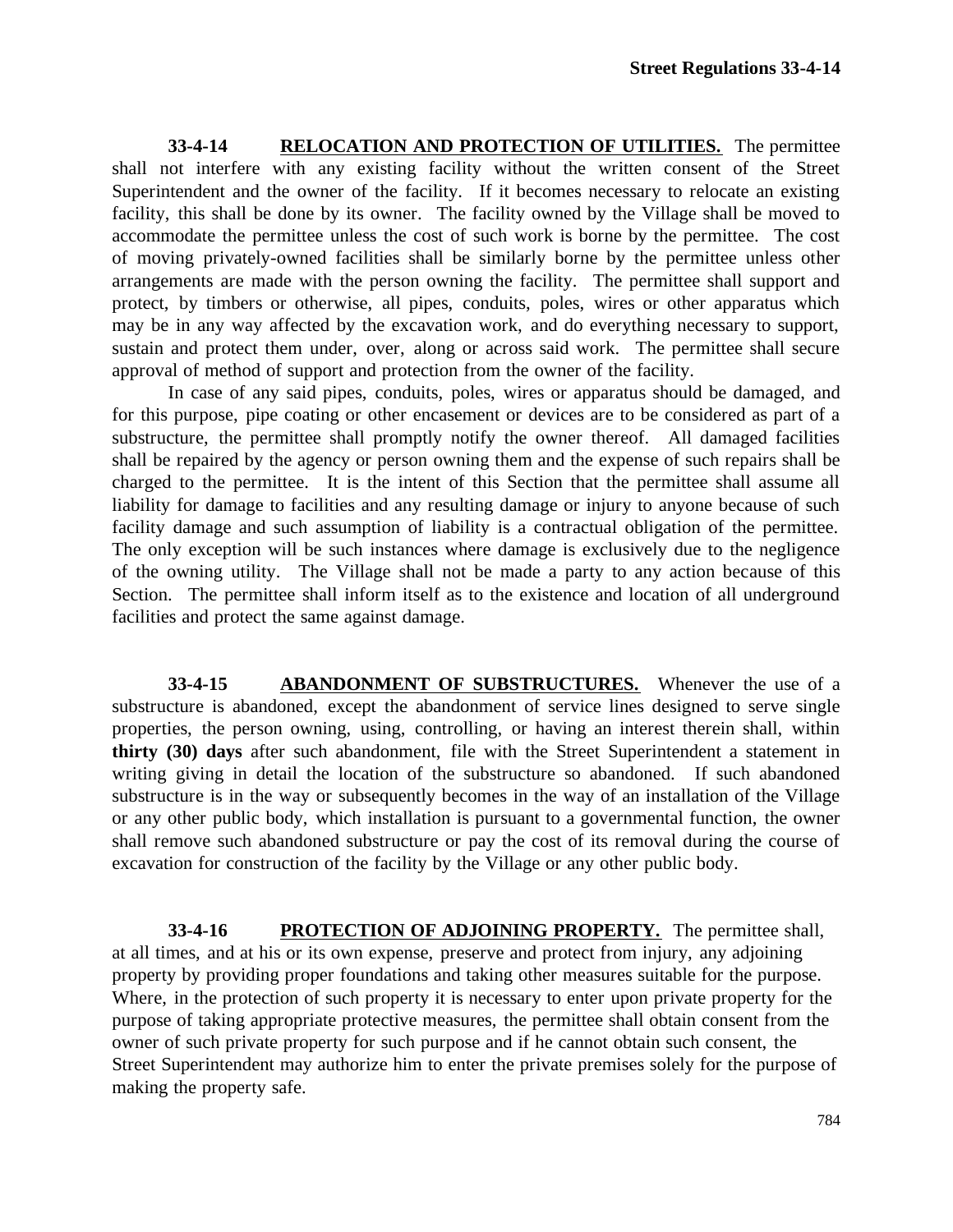At the permittee's own expense, all buildings, walls, fences, or other property likely to be damaged during the progress of the excavation work shall be shored up and protected, and the permittee shall be responsible for all damage to public or private property or highways resulting from failure to properly protect and carry out the work. Whenever it may be necessary for the permittee to trench through any lawn area, said area shall be reseeded or the sod shall be carefully cut and rolled and replaced after ditches have been backfilled as required in this Article. All construction and maintenance work shall be done in a manner calculated to leave the lawn area clean of earth and debris and in a condition as nearly as possible to that which existed before such work began. The permittee shall not remove, even temporarily any trees or shrubs which exist is parking street areas without first obtaining the consent of the appropriate Village department or official having supervision of such property.

**33-4-17 PLACEMENT OF EXCAVATED MATERIAL.** All material excavated from trenches and piled adjacent to the trench or in any street shall be piled and maintained in such a manner as to eliminate danger to those working in the trench, pedestrians or users of the streets, and so that as little inconvenience as possible is caused to those using streets and adjoining property. Where the confines of the area being excavated are too narrow to permit the piling of excavated material beside the trench, such as might be the case in a narrow alley, the Street Superintendent shall have the authority to require that the permittee haul the excavated material to a storage site and then rehaul it to the trench site at the time of backfilling. It shall be the permittee's responsibility to secure the necessary permission and make all necessary arrangements for all required storage and disposal sites.

All material excavated shall be laid compactly along the side of the trench and kept trimmed so as to cause as little inconvenience as reasonably possible to vehicular and pedestrian traffic, or as specified by the Street Superintendent, whenever necessary, in order to expedite the flow of traffic or to abate the dirt or dust nuisance, toe boards or bins may be required by the Street Superintendent to prevent the spreading of dirt into traffic lanes.

**33-4-18 CLEAN-UP.** As the excavation work progresses, all streets shall be thoroughly cleaned of all rubbish, excess earth, rock and other debris resulting from such work. All clean-up operations at the location of such excavation shall be accomplished at the expense of the permittee and shall be completed to the satisfaction of the Street Superintendent. From time to time as may be ordered by the Street Superintendent and in any event, immediately after completion of the work, the permittee shall, at his or its own expense, clean up and remove all refuse and unused materials of any kind resulting from the work and upon failure to do so within **twenty-four (24) hours** after having been notified to do so by the Street Superintendent, said work may be done by the Superintendent and the cost thereof charged to the permittee and the permittee shall also be liable for the cost thereof under the surety bond provided hereunder.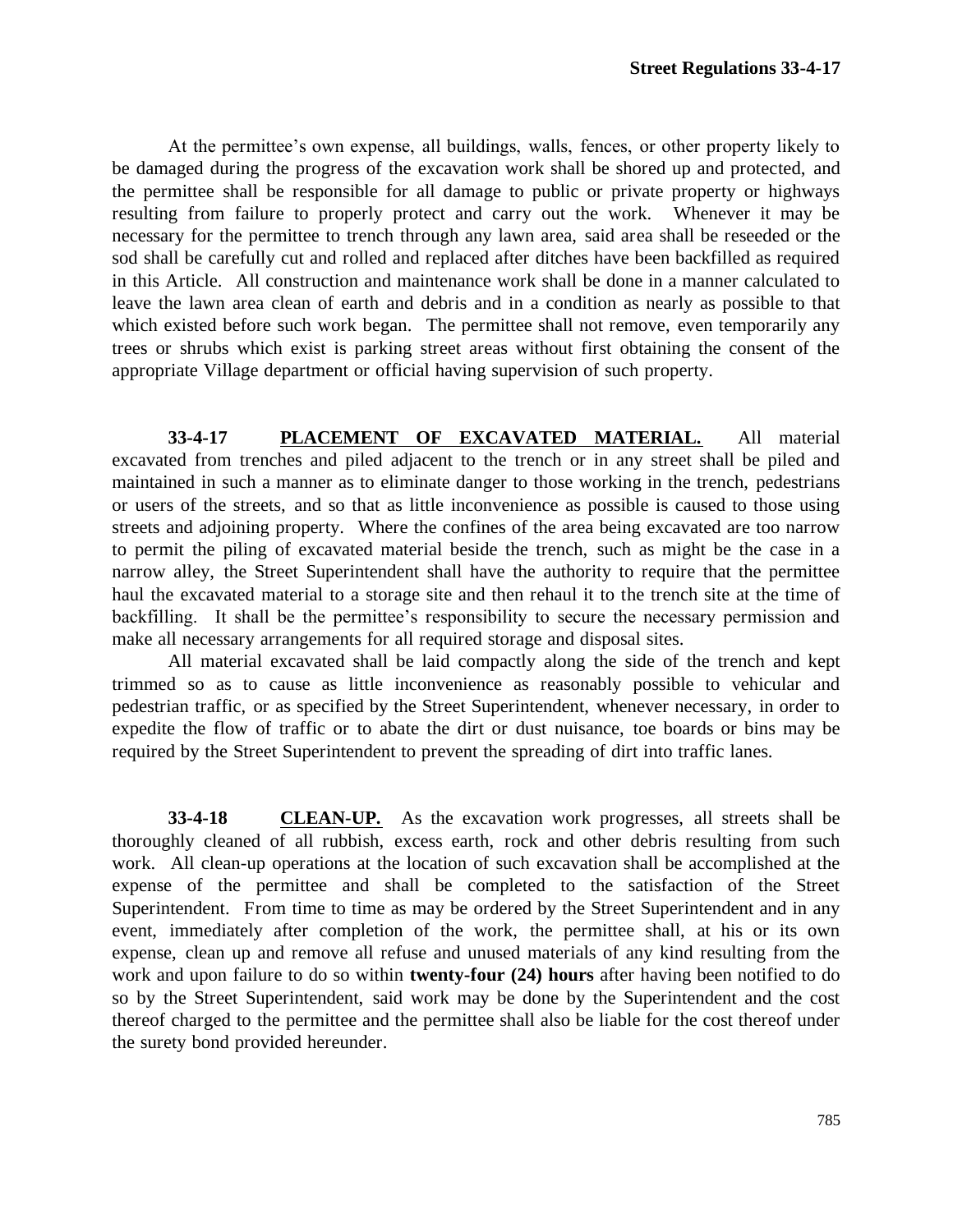**33-4-19 PROTECTION OF WATERCOURSES.** The permittee shall maintain all gutters free and unobstructed for the full depth of the adjacent curb and for at least **one (1) foot** in width from the face of such curb at the gutter line. Whenever a gutter crosses an intersecting street, an adequate waterway shall be provided and at all times maintained. The permittee shall make provisions to take care of all surplus water, muck, silt, slickings, or other run-off pumped from excavations or resulting from sluicing or other operations and shall be responsible for any damage resulting from its failure to so provide.

## **33-4-20 BREAKING THROUGH PAVEMENT.**

(A) Heavy duty pavement breakers may be prohibited by the Street Superintendent when the use endangers existing substructures or other property.

(B) Saw cutting of Portland cement concrete may be required when the nature of the work or the condition of the street warrants. When required, the depth of the cut shall not be less than **one (1) inch** in depth; however, depths greater than **one (1) inch** may be required by the Street Superintendent when circumstances warrant. Saw cutting may be required by the Superintendent outside the limits of the excavation over cave-outs, overbreaks and small floating sections.

(C) Approved cutting of bituminous pavement surface ahead of excavations may be required by the Street Superintendent to confine pavement damage to the limits of the trench.

(D) Sections of sidewalks shall be removed to the nearest score line or joint.

(E) Unstable pavement shall be removed over cave-outs and overbreaks and the subgrade shall be treated as the main trench.

(F) Pavement edges shall be trimmed to a vertical face and neatly aligned with the center line of the trench.

(G) Cutouts outside of the trench lines must be normal or parallel to the trench line.

(H) Boring or other methods to prevent cutting of new pavement may be required by the Street Superintendent.

(I) The permittee shall not be required to repair pavement damage existing prior to excavation unless his cut results in small floating sections that may be unstable, in which case, the permittee shall remove and pave the area.

**33-4-21 DEPTH OF STRUCTURES.** No person shall, without written permission of the Street Superintendent, install any substructure except manholes, vaults, valve casings, culverts, and catch basins at a vertical distance less than:

(A) **Streets. Twenty-four (24) inches** below the established flow line of the nearest gutter. If said flow line is not established, then the depth shall be at a minimum of **twenty-four (24) inches** below the surface of the nearest outermost edge of the traveled portion of the street.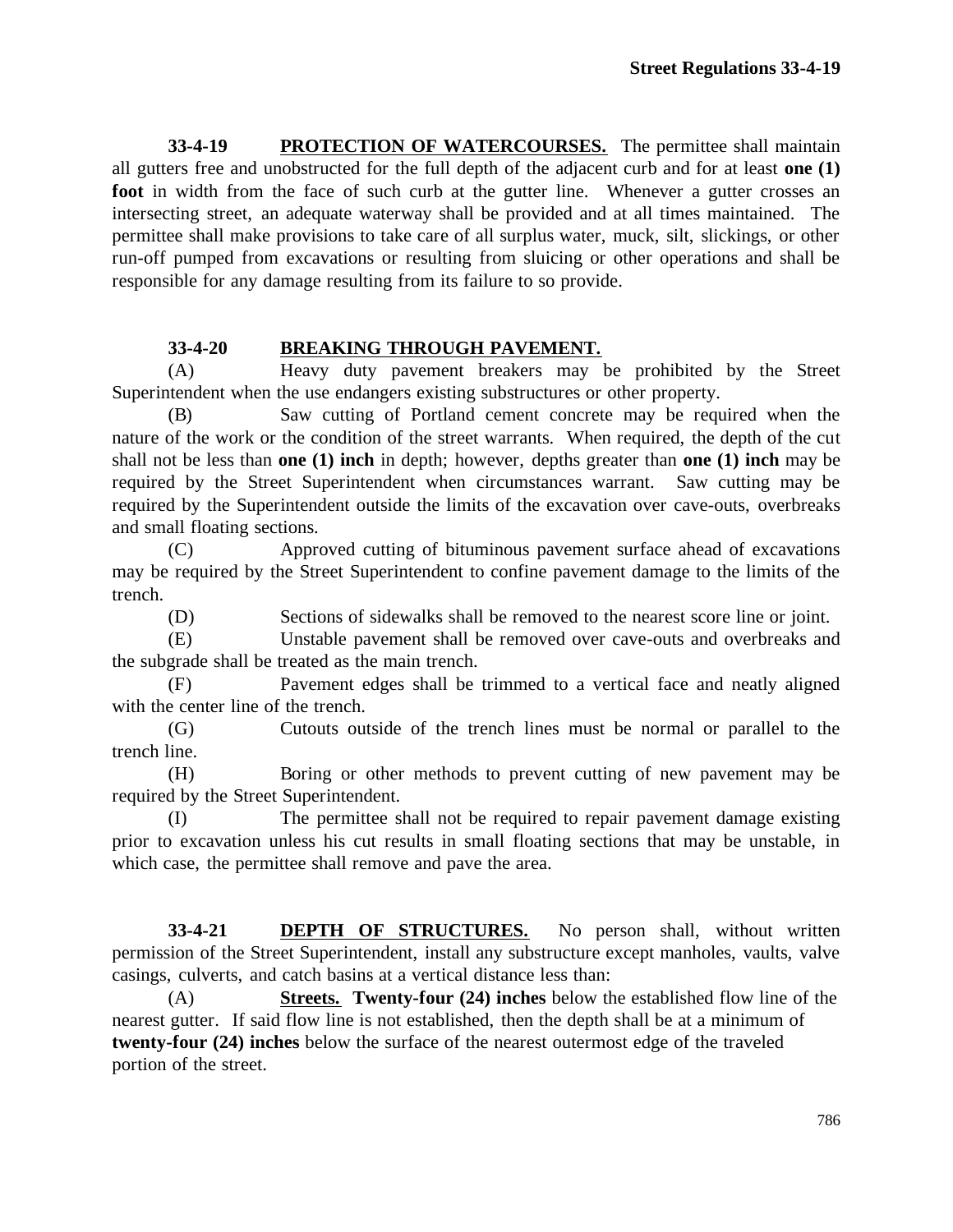#### (B) **Parkway.**

- (1) The minimum depth of any substructure shall be **sixteen (16) inches** below established gutter grade when said substructure parallels the parkway.
- (2) The minimum depth of any substructure shall be **twelve (12) inches** below the top of the established sidewalk or curb when such substructure is at right angles to the parkway.

(C) **Other Public Places.** The minimum depth of any substructure in any other public place shall be **twelve (12) inches** below the surface.

Nothing in this Section shall impose a duty upon the permittee to maintain said specifications as required herein upon subsequent changes of grade in the surface unless the grade in said substructure interferes with the maintenance of or travel on a public street.

**33-4-22 BACKFILLING.** Fine material, free from lumps and stone, selected from the soil shall be thoroughly compacted around and under the substructure to the upper level of such substructure. Above the upper level of the substructure, backfill material shall be placed to the subgrade of the pavement in lifts consistent with the type of soil involved and the degree of consolidation specified by the Village Board. Broken pavement, large stones, roots and other debris shall not be used in the backfill.

The number and size of each lift shall be dependent upon the type of soil involved. Such backfill shall be done in a manner that will permit the restoration of the surface to a density condition not less than that existing prior to excavation unless otherwise specified. The Street Superintendent may require soil tests to be furnished by a recognized soil testing laboratory or registered professional engineer specializing in soil mechanics when, in his opinion, backfill for any excavation is not being adequately compacted. In order for the resurfacing to be permitted, such tests must show that the backfill material meets the minimum requirements as prescribed by the Village Board. All expense of such tests shall be borne by the permittee.

**33-4-23 TRENCHES IN PIPE LAYING.** The maximum length of open trench permissible at any time shall be in accordance with existing codes and regulations.

**33-4-24 PROMPT COMPLETION OF WORK.** After an excavation is commenced, the permittee shall prosecute with diligence and expedition all excavation work covered by the excavation permit and shall promptly complete such work and restore the street to its original condition, or as near as may be so as not to obstruct the public place or travel thereon more than is reasonably necessary.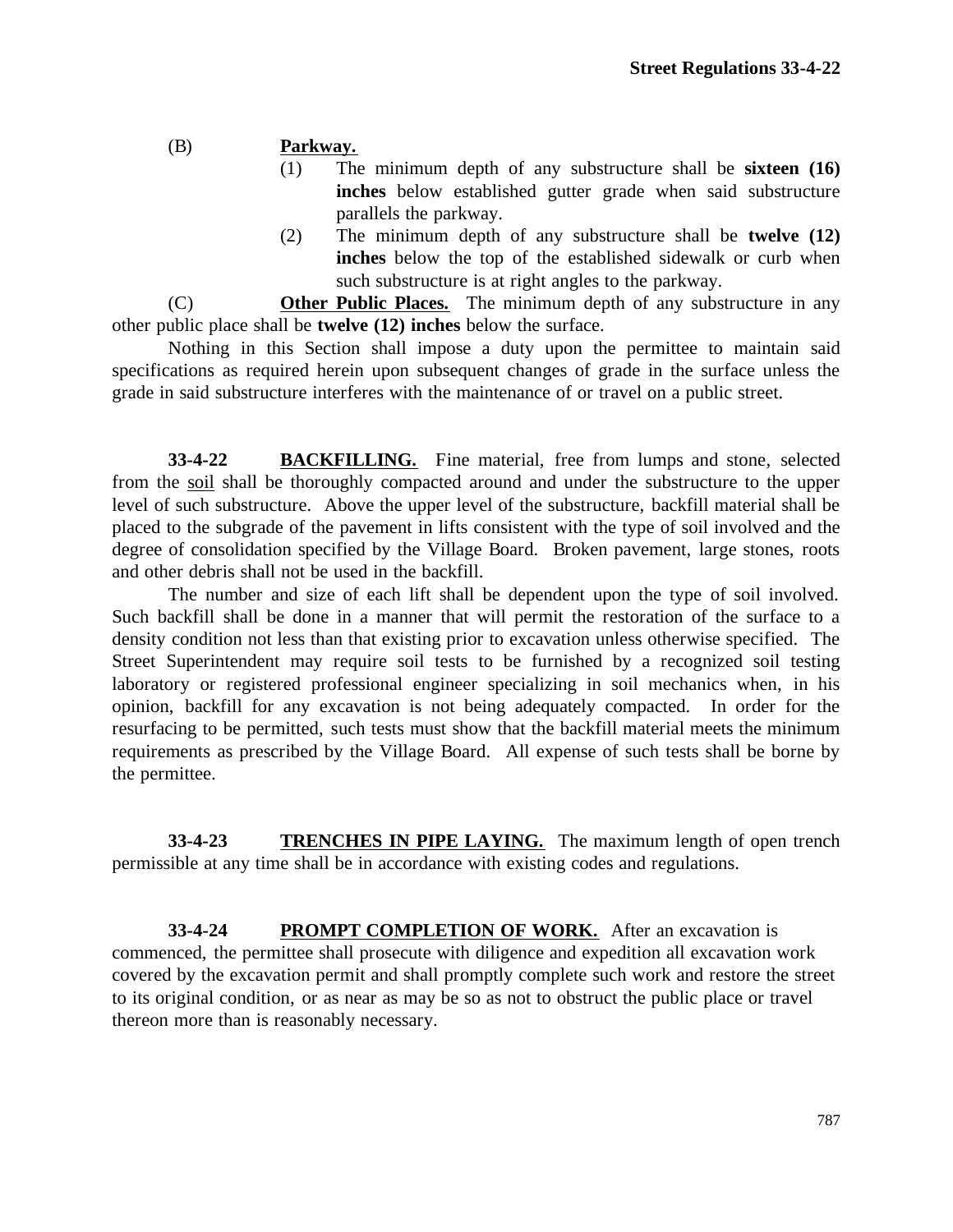**33-4-25 URGENT WORK.** When traffic conditions, the safety or convenience of the traveling public or the public interest require that the excavation work be performed as emergency work, the Street Superintendent shall have full power to order, at the time the permit is granted, that a crew of men and adequate facilities be employed by the permittee **twenty-four (24) hours** a day to the end that such excavation work may be completed as soon as possible.

**33-4-26 EMERGENCY ACTION.** Nothing in this Article shall be construed to prevent the making of such excavations as may be necessary for the preservation of life or property or for the location of trouble in conduit or pipe, or for making repairs, provided that the person making such excavation shall apply to the Street Superintendent for such a permit on the first working day after such work is commenced.

**33-4-27 NOISE, DUST AND DEBRIS.** Each permittee shall conduct and carry out excavation work in such a manner as to avoid unnecessary inconvenience and annoyance to the general public and occupants of neighboring property. The permittee shall take appropriate measures to reduce to the fullest extent practicable in the performance of the excavation work, noise, dust and unsightly debris and between the hours of **10:00 P.M**. and **7:00 A.M.,** shall not use except in case of emergency as otherwise provided herein, any tool, appliance or equipment producing noise of sufficient volume to disturb the sleep or repose of occupants of the neighboring property.

**33-4-28 PRESERVATION OF MONUMENTS.** Any monument set for the purpose of locating or preserving the lines of any street or property subdivision or a precise survey reference point or a permanent survey bench mark within the Village shall not be removed or disturbed or caused to be removed or disturbed without first obtaining permission in writing from the Village Board to do so. Permission to remove or disturb such monuments, reference points or bench marks shall only be granted upon condition that the person applying for such permission shall pay all expenses incident to the proper replacement of the monument by the Village.

**33-4-29 INSPECTIONS.** The Street Superintendent shall make such inspections as are reasonably necessary in the enforcement of this Article. The Superintendent shall have the authority to promulgate and cause to be enforced such rules and regulations as may be reasonably necessary to enforce and carry out the intent of this Article.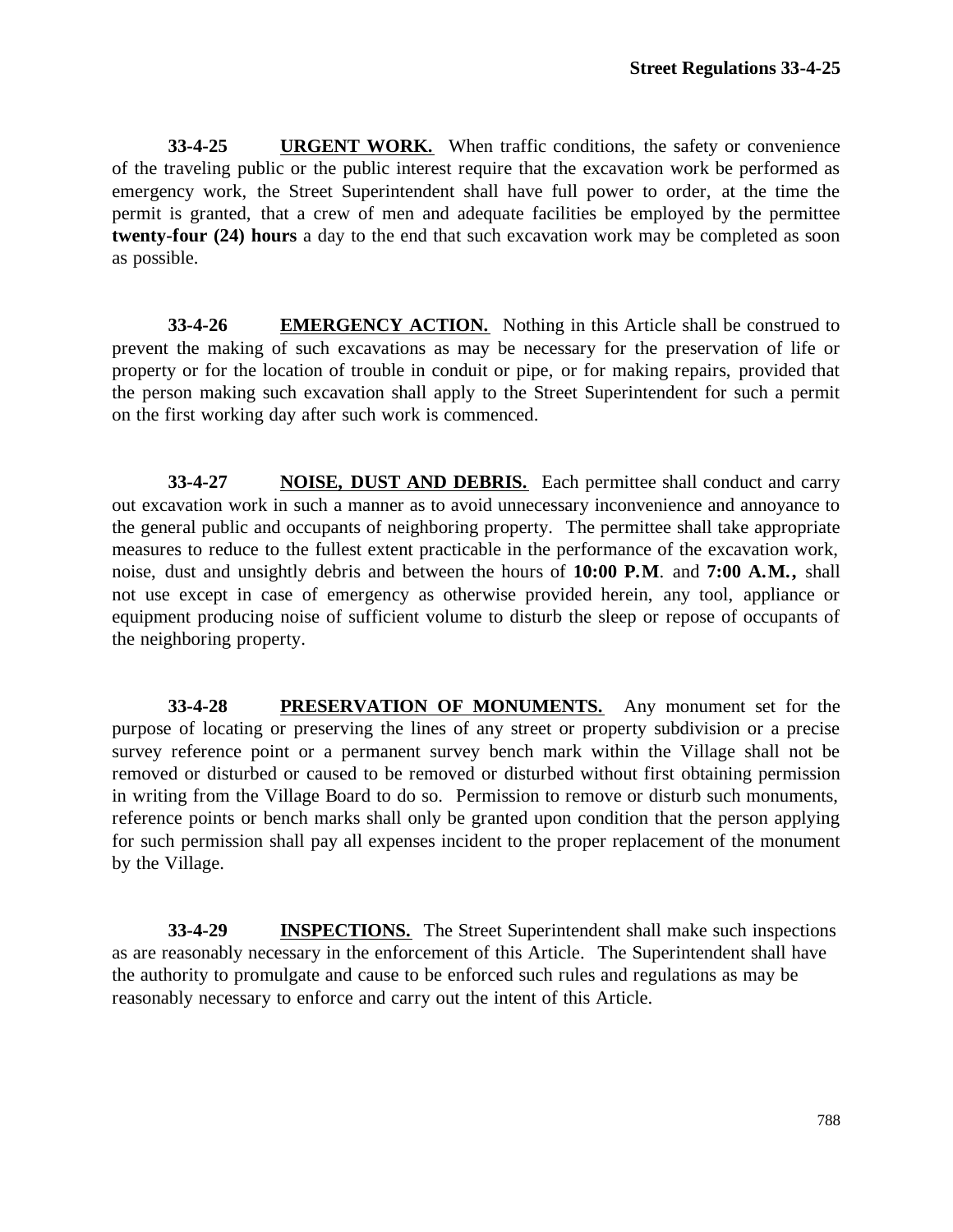**33-4-30 LOCATION RECORDS.** Every public utility, after the enactment of this Article, shall maintain records showing the location of all of its underground facilities except relatively minor facilities which connect a particular premise or building to a facility serving more than one premise or building and except oil or gas-gathering or field lines. Every public utility shall maintain equipment which can locate such facilities in the field.

**33-4-31 LIABILITY OF PERSONS TO VILLAGE FOR DAMAGE.** If any person violates any provision of this Code and any person or property in consequence thereof is injured or damaged, the person so guilty of such violation shall be liable to the Village in relation thereto, and no prosecution or other proceeding by the Village of such person for any penalty imposed for a violation shall constitute a bar to such action by the Village for such damages.

## **(See 65 ILCS Secs. 5/11-80-1 through 5/11-80-23)**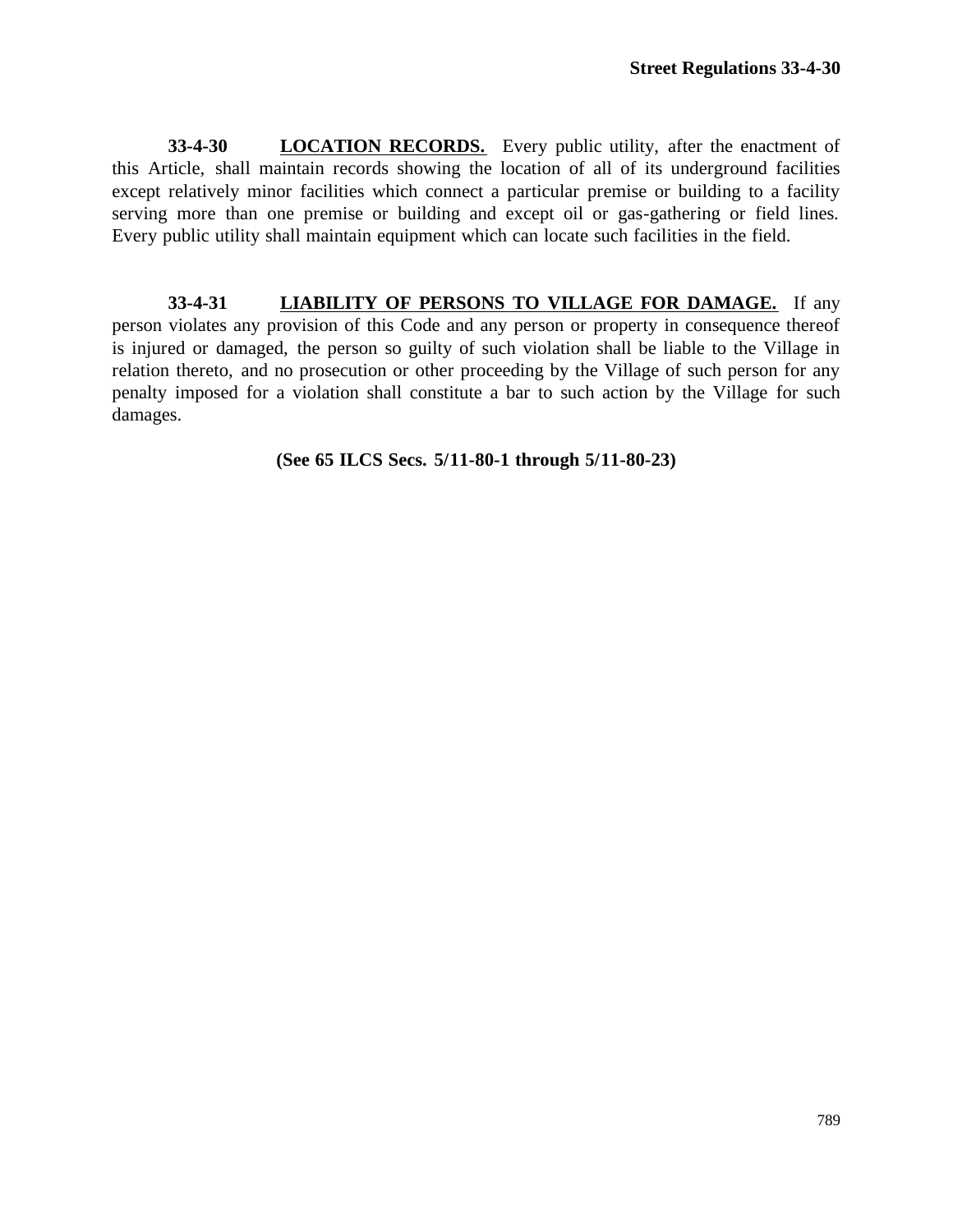# **ARTICLE V - STREET IMPROVEMENTS**

## **33-5-1 SIDEWALKS.**

(A) **Grade.** No sidewalk shall be built above or below the established grade of the Village and in all cases where no grade is established, any person building a sidewalk shall build the same according to the instructions of the Street Superintendent and the Village Board.

(B) **Permit.** It shall be unlawful for any person to build, lay or construct any sidewalk along any property in the Village or along any of the streets, alleys, or public highways thereon, without first obtaining permission from the Street Superintendent.

(C) **Cost to Owner.** If the funds are available and the Village Board approves the request, the property owner shall pay the cost of the concrete and thereafter, the sidewalk shall be constructed by the Village. The cost of construction shall not include any engineering fees; these shall be paid by the Village.

(D) **Subdivisions.** This Section is not applicable to new subdivisions. **(See 65 ILCS Sec. 5/11-80-13)**

## **33-5-2 CURBS AND GUTTERS.**

(A) **Request in Writing.** Any person owning property within the Village who desires to have new curbs and gutters constructed along the street adjoining his premises shall file a request with the Street Superintendent, giving the location of the property and the length of the curbs and gutters requested.

(B) **Cost to Owner.** If the funds are available and the Village Board approves the request, the property owner shall pay **one-half (1/2)** of the cost of the construction and thereafter, the curb and gutter will be constructed by the Village. The cost of construction shall not include any engineering fees; these shall be paid by the Village.

(C) **Approval by Village Board.** The approval of the request for construction of curbs and gutters by the Village Board shall be dependent upon the approval of funds, priority of projects and continuity of construction for the best benefit of the Village as determined by the Village Board.

(D) **Subdivisions.** This Section is not applicable to new subdivisions. **(See 65 ILCS Sec. 5/11-80-13)**

## **33-5-3 STORM SEWERS.**

(A) **Description of Storm Water Sewers.** Storm water sewers shall be any pipe or sewer used for the carrying of surface drains, ground waters, roof leaders, or storm waters, rain waters, or other waters other than sanitary sewage.

(B) **Supervision.** The Superintendent of the Water and Sewer Departments shall supervise all connections made to the public storm sewer system or excavations for the purposes of installing or repairing the same.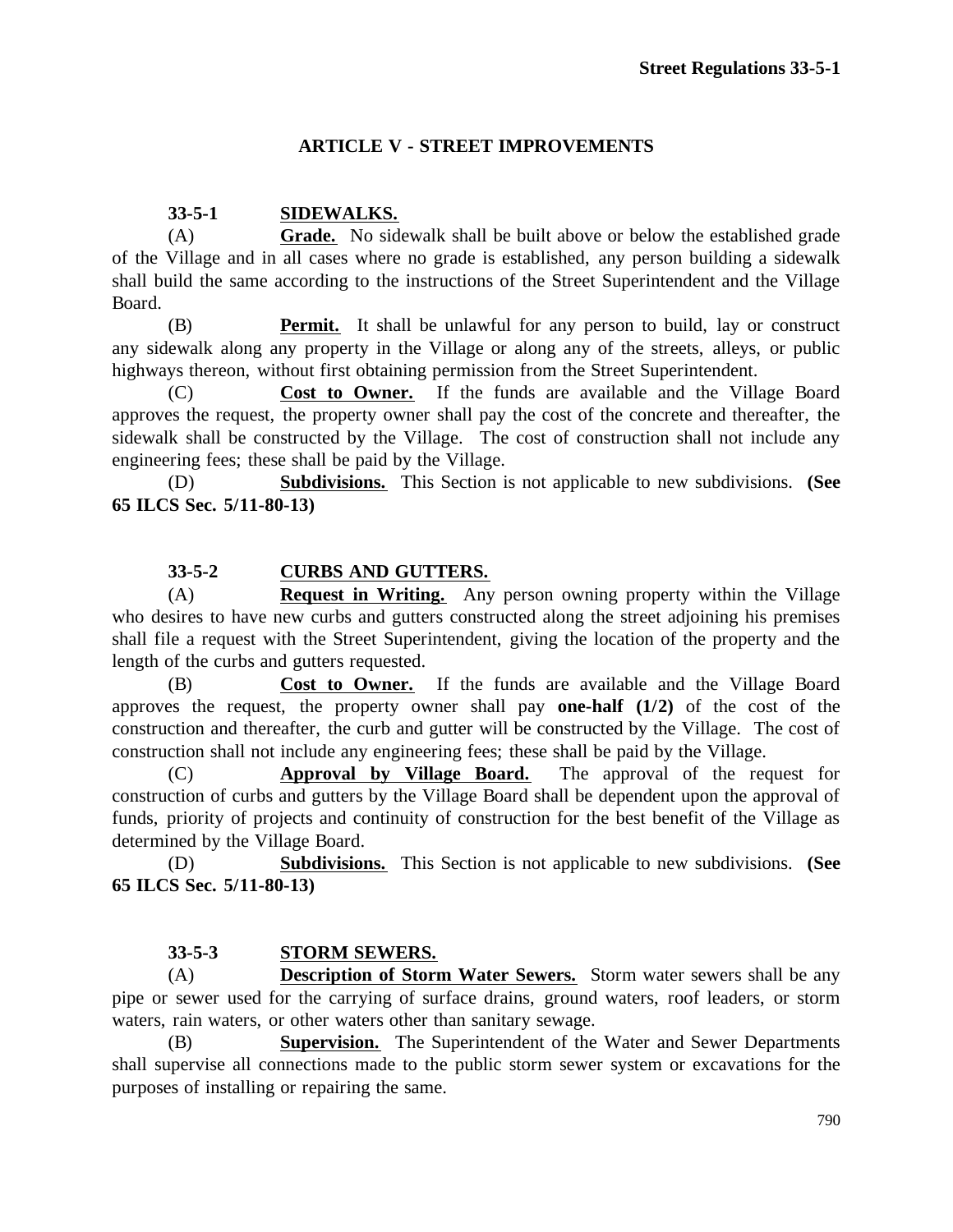(C) **Permits.** Before any connection is made to the public storm water sewers, a permit shall be applied for and approved by the Superintendent or his designated representative.

(D) **Requirements; Use of Storm Water Sewers.** Where a storm water sewer is accessible in a street, alley or easement to a building or premises abutting thereon, the surface drains, ground waters, roof leaders, or storm waters shall be discharged into the storm water sewer unless otherwise authorized by the Village. Under no conditions shall sanitary sewage or wastes or any substance other than surface waters, ground waters, roof waters or storm waters be permitted to flow into or be connected to the storm water sewer; and no sanitary sewer shall be connected to the storm water sewer system.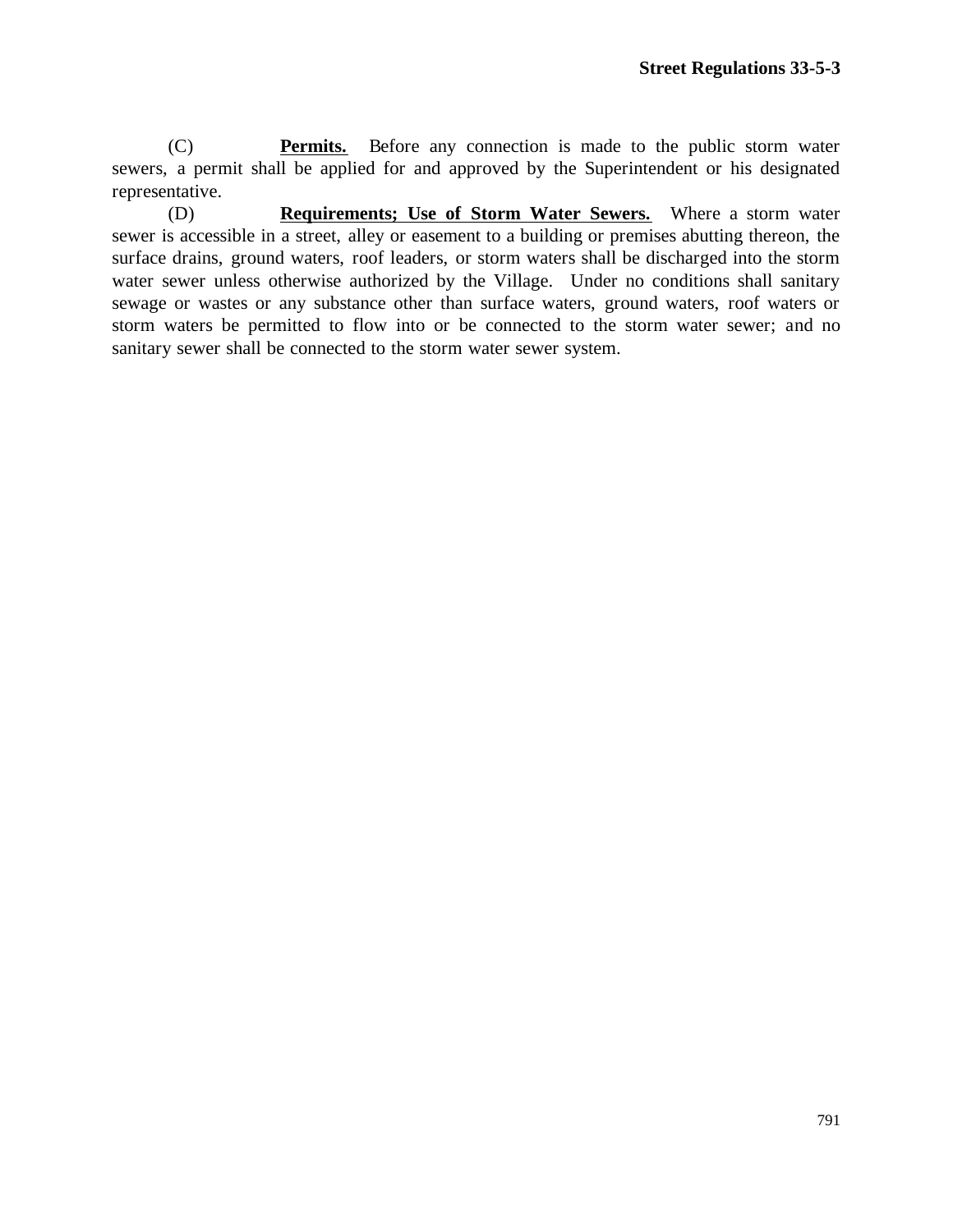# **ARTICLE VI - CULVERTS**

**33-6-1 OBSTRUCTION OF DRAIN OR STORM SEWER.** It shall be unlawful to obstruct any drain or storm sewer in any public street or property.

**33-6-2 PERMIT FOR CULVERT.** It shall be unlawful to install any culvert or replace any culvert without first obtaining a permit from the Village Clerk.

**33-6-3 CULVERTS.** Any person who constructs or plans to construct a new driveway shall purchase a culvert of a size and quality approved by the Village, and shall cause the same to be installed in a location determined by the Village to best facilitate the flow of drainage waters. The Village will repair and replace the culvert if necessary, after the initial installation. The Village may also purchase and install such culverts as it may deem necessary to facilitate the proper flow of drainage waters in the Village. **(Revised August 4, 1980)**

**33-6-4 APPLICATION FOR PERMIT.** Any person desiring a permit to install or replace any culvert shall file an application therefor with the Village Clerk upon a form to be provided for that purpose. The application and the permit issued pursuant thereto shall be on the same form which shall be substantially as outlined in **Appendix 'B'** attached hereto.

**33-6-5 TERMINATION OF PERMIT.** All such permits shall terminate upon the expiration of **one (1) year** following the date of issue.

**33-6-6 TYPE OF CULVERT.** Culverts shall be installed where driveways or walkways cross open ditches. The material used for the construction of the culverts shall be reinforced concrete, corrugated steel culvert pipe with a minimum wall thickness of **sixteen (16) gauge**, corrugated aluminum alloy culvert pipe with a minimum wall thickness of **sixteen (16) gauge**, asbestos cement storm drain pipe **(Class IV),** or of such other material as determined by the Street Department, depending upon the conditions existing. The culverts shall be of such size, installed at the grade and constructed with couplings as determined by the Street Superintendent. The person desiring the culvert shall purchase a culvert as provided herein and shall have it delivered on the site. The Village shall install the culvert.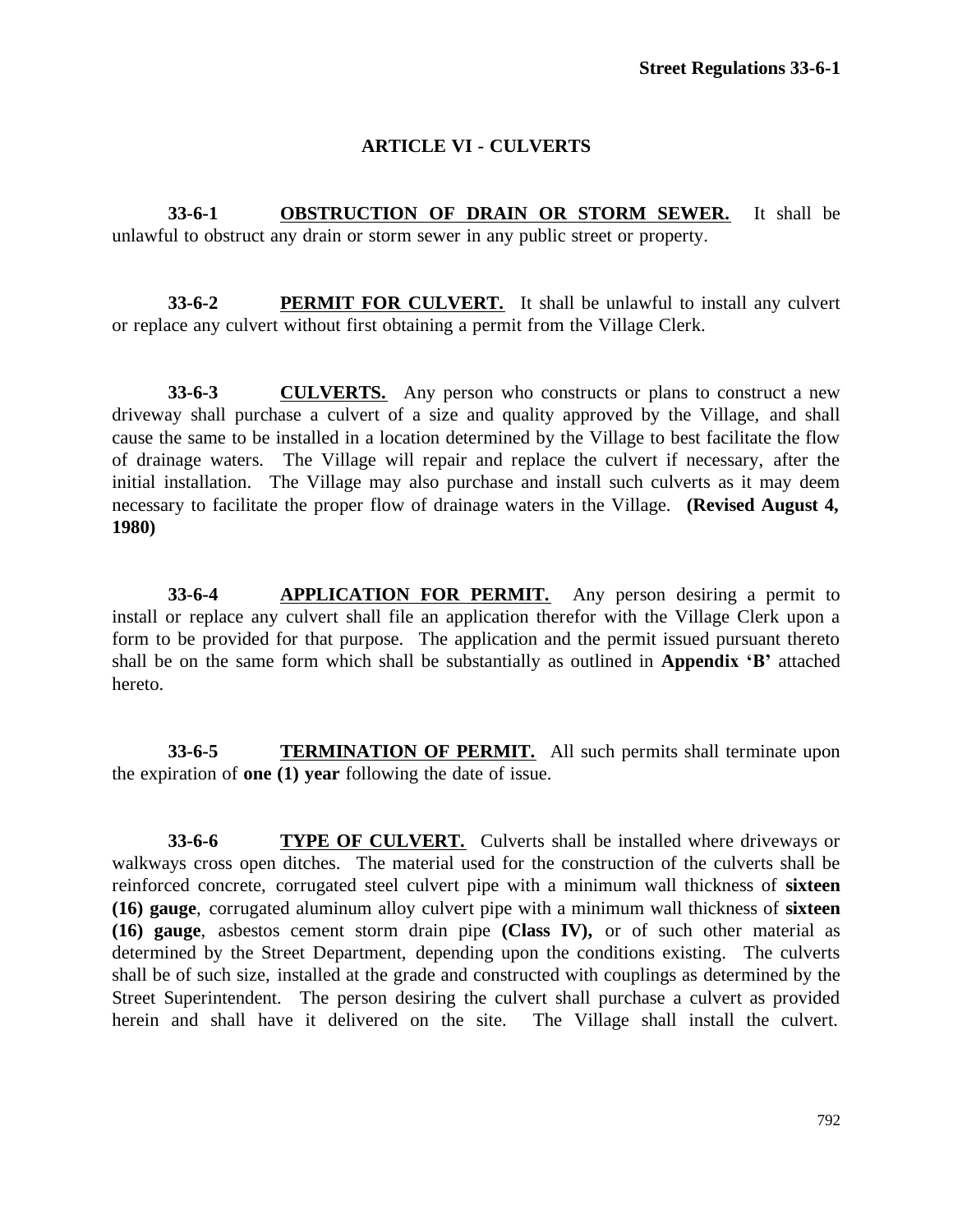**33-6-7 COST OF INSTALLATION.** Any person installing or replacing a culvert shall, at his own expense, construct and install drainage inlet boxes in such form and manner as the Street Superintendent determines necessary depending on the conditions existing.

**33-6-8 BACKFILL COST.** Any person installing or replacing a culvert shall, at his own expense, provide and place such backfill material as the Street Superintendent determines necessary to complete the project.

**33-6-9 REPLACEMENT COST.** The expense of replacing any culvert shall be borne by the person making application for the permit to install the same.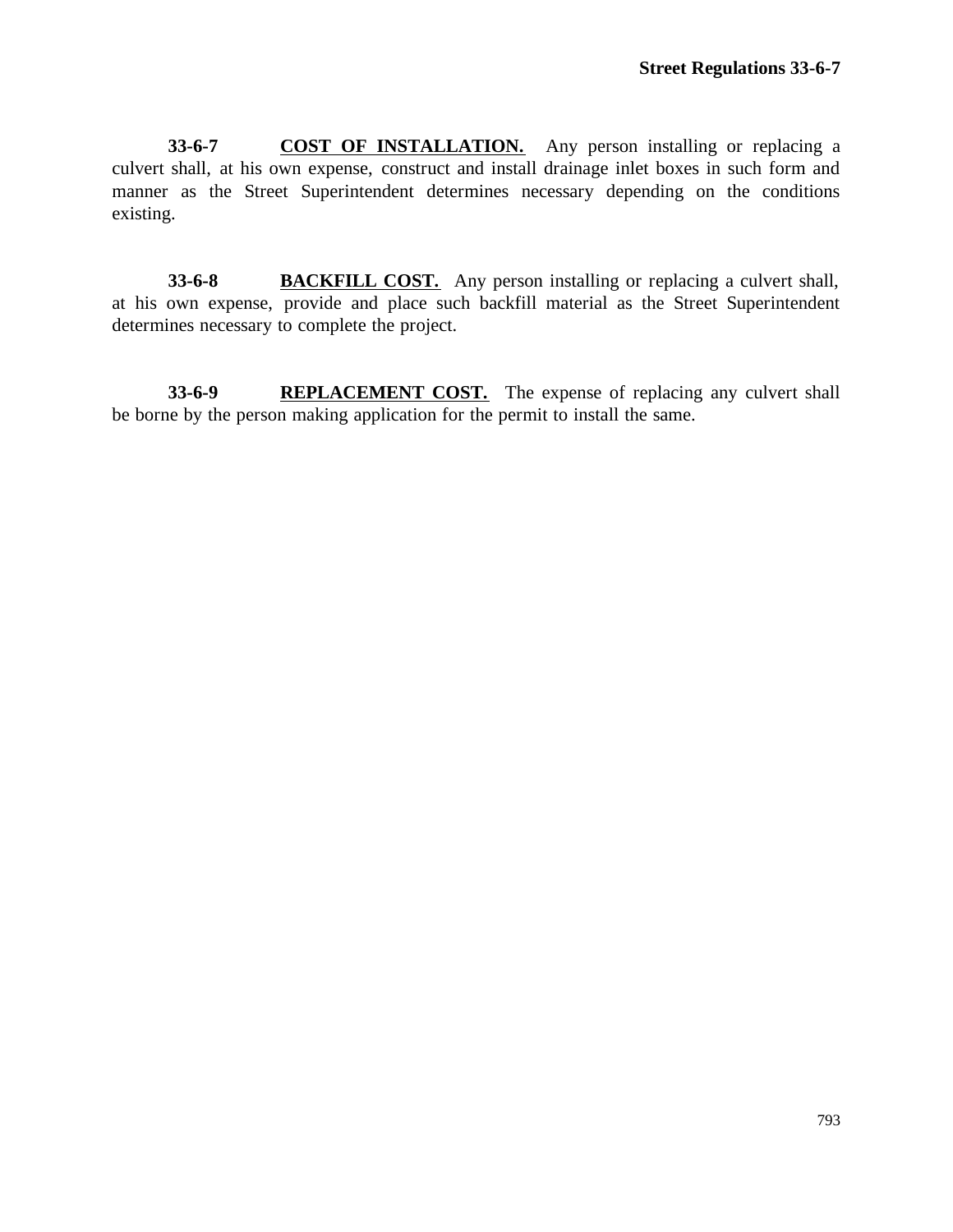## **ARTICLE VII - DRIVEWAYS**

**33-7-1 PERMITS REQUIRED.** No person shall construct a driveway for vehicles or animals across any sidewalk in the Village without having first obtained a permit therefor.

Applications for such permits shall be made to the Village Clerk and shall be accompanied by the fee required.

No permit for construction of a driveway for commercial use, or for the habitual use of other than the owner or occupant of the premises served shall be issued except upon the order of the Village Clerk.

**33-7-2 FEE.** The fee for all such construction shall be **One Dollar (\$1.00).**

**33-7-3 GRADE SURFACE.** No driveway shall be so constructed or graded as to leave a step, sharp depression or other obstruction in the sidewalk. The grade shall be as nearly as possible the same as that of the adjoining sidewalk. It shall be unlawful to have the surface finish of any driveway where the same crosses the sidewalk constructed of such materials as to render it slippery and hazardous to pedestrians, or to have the grade of such portion vary from the grade of the sidewalk or be other than level.

**33-7-4 ROCK FOR DRIVEWAYS.** Upon request by the owners of property located within the Village Corporate limits, and upon such owner's construction of a new driveway to service such property, the Village will provide and install rock from the Village sidewalk to the Village street to service such driveway. The owner(s) and/or tenant(s) of any real estate within the Village Corporate limits shall be responsible for maintaining all existing driveways located on their said real estate after initial construction, including the purchase and installation of new rock from the sidewalk to the street, as is necessary to service such driveway. **(Revised July 2, 1984)**

**33-7-5 SPECIFICATIONS.** Driveways across sidewalks shall be constructed in compliance with the specifications required by the Street Superintendent.

**33-7-6 BREAKING CURB - BOND REQUIRED.** Before a permit can be issued to break a curb in the Village for the installation of a driveway or any other purpose, a bond or cash in the amount of **One Hundred Dollars (\$100.00)** is required to be posted with the Village Clerk.

**33-7-7 REPAIR.** It shall be the duty of the person maintaining the driveway to keep the same in good repair where it crosses the sidewalk and free from obstruction and openings.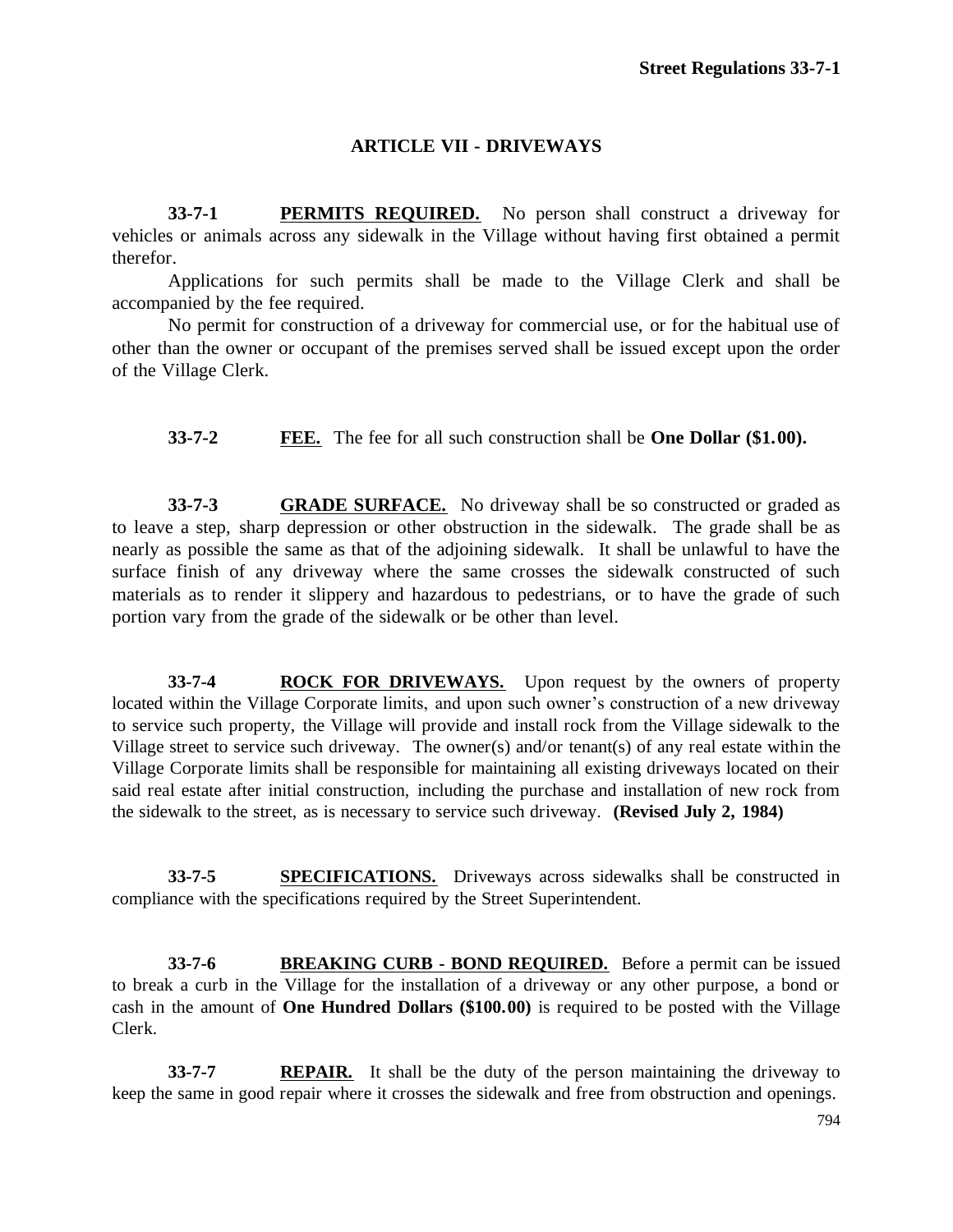## **ARTICLE VIII – VEHICLES TRANSPORTING OFFENSIVE SUBSTANCE**

**33-8-1 CONSTRUCTION.** The bodies of all vehicles transporting or hauling offensive substances in or through the Village shall be completely covered with a solid material or with canvas or a tarpaulin and the covering shall be constructed, secured, and maintained in a manner that will not allow flies to enter or to leave the bodies thereof, and the bottom or bed of all such vehicles shall be water-tight.

**33-8-2 TO BE KEPT SANITARY, ETC.** All vehicles used as set out in the preceding section shall be kept and maintained by the driver thereof in a reasonably clean and sanitary condition. Both the interior and exterior of such vehicles shall be kept free from accumulations of offensive substances.

**33-8-3 STOPPING, ETC. IN VILLAGE LIMITS; TO STAY COVERED**  WHILE IN VILLAGE. No vehicles shall stop or park within the Village limits while transporting offensive substances, except in case, of emergency or in order to abide by traffic laws and regulations, and while in the Village limits, the bodies of such vehicles shall be kept covered completely at all times.

**33-8-4 RIGHT TO DETAIN FOR INSPECTION.** The police officers of the Village and any representative of the County health Department are hereby authorized to stop and detain any vehicle transporting offensive substances in the Village for the purpose of inspection the same and to ascertain if the provisions of this Article are being complied with.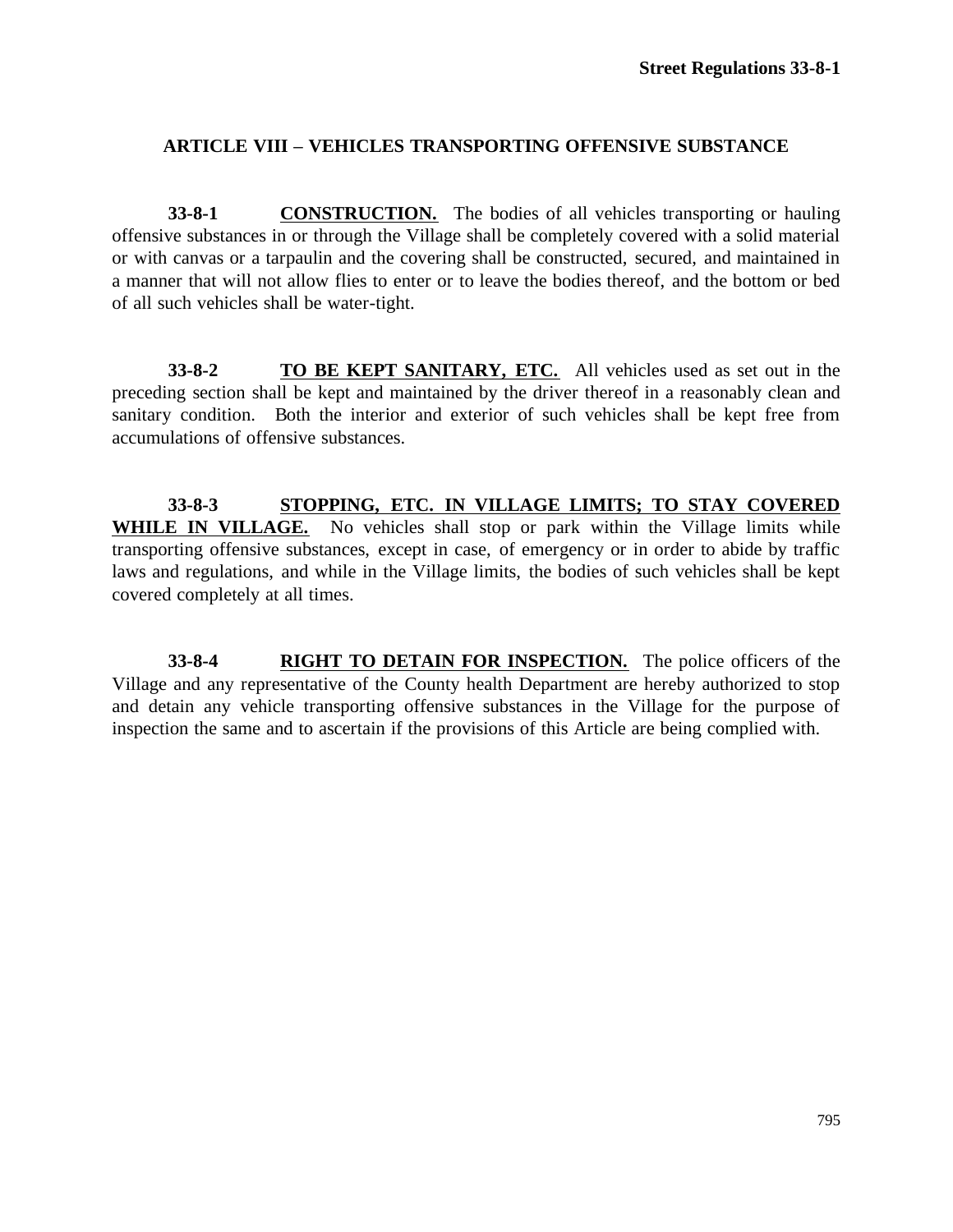#### **ARTICLE IX – SIGNS AND AWNINGS**

**33-9-1 PERMITS.** No person, firm or corporation shall erect or maintain any sign, signboard or rigid canopy over any street, alley, sidewalk or other public way in the Village without having first obtained a permit therefor as herein provided. Permits for such signs or canopies shall be issued by the Village Clerk upon payment of the fee provided, and shall designate the location of the proposed structure.

**33-9-2 FEE.** The annual fee for such permits shall be **Three Dollars (\$3.00)** for signs or canopies which extend over a street, sidewalk or other public place.

**33-9-3 BOND.** Each person or corporation maintaining such sign or rigid canopy shall file with the Clerk a bond or indemnify policy in the sum of **Ten Thousand Dollars (\$10,000.00)**, conditioned to indemnify the Municipality for any loss or damage or liability that may result from the construction or maintenance of such sign or canopy. Such bond or policy shall have such sureties as may be approved by the Board. Provided that if a blanket indemnity insurance policy against any loss or liability due to such signs and canopies is secured by the Municipality from the owner, no such bond shall be required.

**33-9-4 TEMPORARY PERMITS.** Temporary permits may be issued for the maintenance of a temporary sign for a short time, not to exceed **three (3) weeks**.

**33-9-5 CONSTRUCTION.** All signs and canopies extending over any public sidewalk, street, alley or other public place must be securely fastened and constructed so that there will be no danger of the same being dislodged by ordinary winds or falling from any other cause.

**33-9-6 PERMIT PERIOD.** The period for which permits required by the Article shall run and shall be the same as the general license year.

**33-9-7 HEIGHTS ABOVE WALK.** The lowest part of any such sign, canopy, or of any non-rigid awning, or any support thereof which extends over any public way shall be at least **eight (8) feet** above the level of the walk or public way over which it extends; but no such sign shall be maintained over any public way used by vehicles if any part of its support of or the sign is less than **fifteen (15) feet** above the level of such public way.

**33-9-8 INSPECTION.** It shall be the duty of the Building Inspector to inspect, or cause to be inspected, every sign, canopy or awning which extends over any sidewalk, street, alley or other public way. If any such sign or canopy is found to be insecurely fastened, he shall report this fact to the owner of the sign or to the owner or occupant of the premises on which it is fastened. If the sign or canopy is not made secure within **ten (10) days** after such notice, it may be torn down by the Street Department on order of the Mayor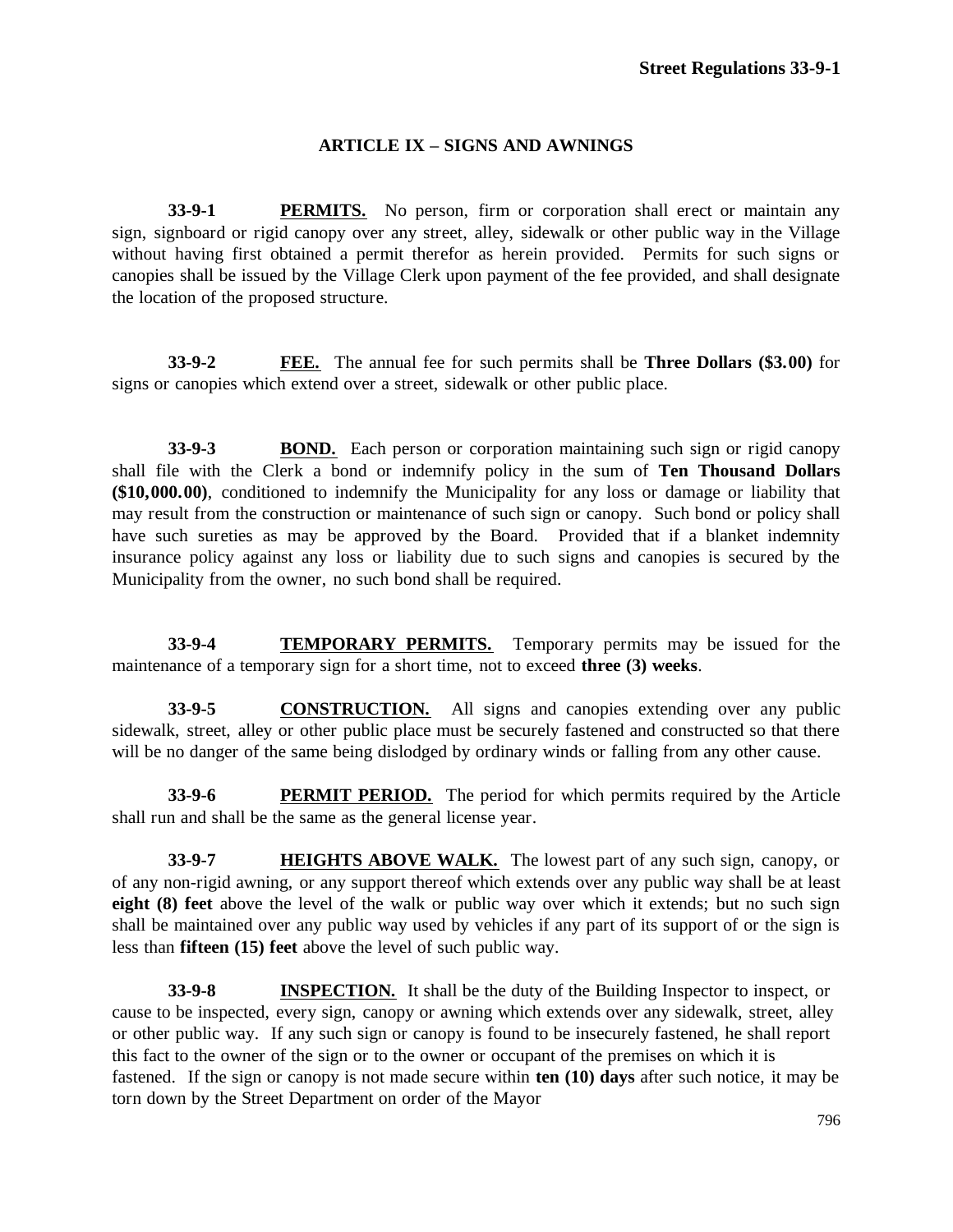#### **33-9-10 OUTDOOR SIGNS USED FOR COMMERCIAL PURPOSES.**

(A) Sign Requirements. Any outdoor sign or signboard, with or without lights, to be located in the Village and directing attention to any commercial business shall be limited to placement upon real estate located in a B-Business or I-Industrial Zoning District within the Village and upon the real estate of the commercial business. Any such sign shall not exceed 6 feet in height, shall use no public power source, and shall not have lights operating after 1:00 a.m. and before 7:00 a.m. of any day.

(B) Maintenance and Painting of Sign. The owner of any sign described in paragraph (a) of this Section shall keep the sign properly maintained, replacing and repairing any broken or malfunctioning lights or parts, and shall have the sign properly painted, at least every two (2) years, unless the parts and supports are galvanized or otherwise treated to prevent rust.

(C) Sign Identification. Every sign described in paragraph (a) of this Section, when erected, shall have painted in a conspicuous place thereon, in letters not less than one inch (1") in height, the date of erection, and the voltage of any electrical apparatus used in connection therewith.

(D) Removal of Signs. Any sign described in paragraph (a) of this Section which no longer advertises a bona fide commercial business, or which is no longer maintained or painted as required in paragraph (b) of this Section, shall be taken down and/or removed by the owner, agent or person having the beneficial use of the building or real estate upon which the sign may be found, within ten (10) days after the effective date of any written notification from the Village. The effective date of any such notice is the date the written notice is deposited with the United States Postal Service, to be sent by certified mail, return receipt requested, and by regular first class mail addressed to such person at his, her or its last known address as provided by the person or entity to the Village. Upon failure to comply with the notice, the Village is hereby authorized to cause removal of the sign, and any expenses incident thereto shall be paid by the owner of the real estate upon which the sign is located. Any expenses incurred by the Village in enforcing this Section shall become a lien upon the real estate where the sign is located. The lien may be enforced by proceedings to foreclose as in the case of mortgages or mechanics liens, and shall be superior to all prior existing liens and encumbrances, except taxes and for expenses of building demolition, provided that notice of the lien is filed in the Office of the Recorder of Deeds of Sangamon County within one hundred eighty (180) days after expenses are incurred. The lien shall consist of a sworn statement setting out a description of the real estate where the sign is located, the amount of costs and expenses incurred by the Village, and the date or dates when the costs and expenses were incurred.

(E) Commercial Business. "Commercial business" as used in this Section shall mean any profession, business, service or entertainment, conducted, sold, or offered to the public or any business.